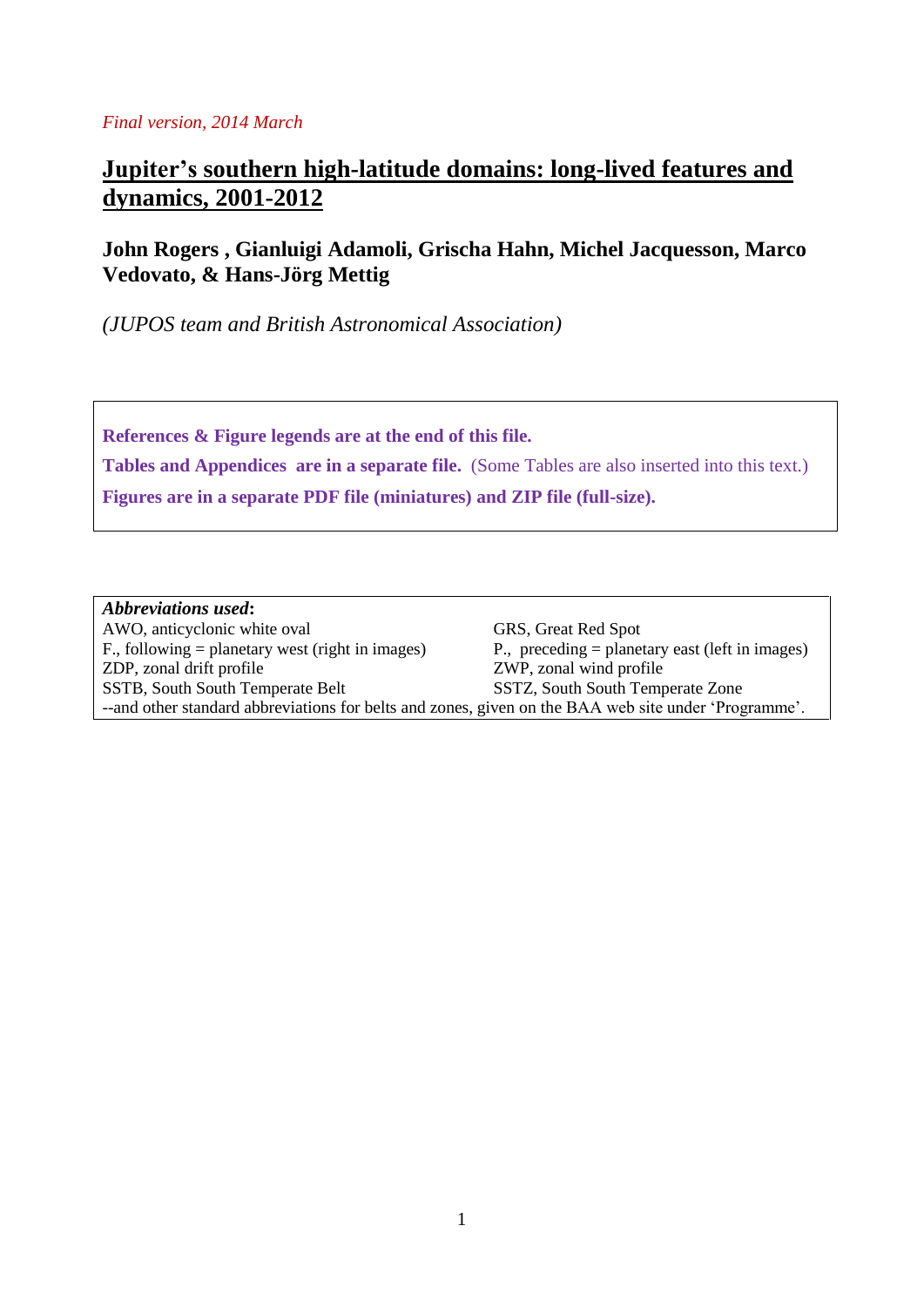### **Summary**

Here we present an overview of the three domains in high southern latitudes of Jupiter, from 36 to 61ºS. Domains are defined as latitude bands bounded by prograde jets, and we propose a simplified nomenclature for the high-latitude domains and jets. We survey the dynamical characteristics of the S2, S3, and S4 domains, and of the S2, S3, and S4 prograde jets on their north edges. We also summarise the long-term history of the major features, especially the long-lived anticyclonic ovals.

This report covers the years 2001-2012, from the JUPOS database, with more limited summaries of some aspects back to 1986. We analyse the drift rates and latitudes both for longlived ovals and for many smaller, short-lived features. These establish speed-vs-latitude relations for these spots (Zonal Drift Profiles, ZDP) over most of the latitude range considered. At these high latitudes the ZDPs are close to the Zonal Wind Profile (ZWP) derived from spacecraft imagery.

The most conspicuous and long-lived features of these domains are anticyclonic white ovals (AWOs). In the S2 domain (S.S. Temperate domain; 40.5ºS), from 1986 to 2012, there were always 6-9 long-lived AWOs, among which three disappeared (probably all by mergers), five appeared, and three or four have survived the full 27 years. There seems to be no intrinsic limit to their lifetime. One AWO shows oscillations of speed and latitude with period ~128 d, excited when it passes oval BA. Small shorter-lived AWOs are also seen, lasting only 1-2 years. Sectors of SSTB between AWOs sometimes turn into white cyclonic circulations which can last for several years and progressively lengthen.

One AWO has probably persisted for at least 15 years in the S3 domain  $(\sim 50^{\circ}S)$ , and one for at least 26 years in the S4 domain (~60ºS). They show large variations in speed and latitude (following the ZWP), which often comprise oscillations with periods in the range ~33-50 d.

Chains of slow-moving dark spots are sometimes seen in the S2 and S3 domains, on or just south of the retrograde jet. They may be generated from persistent cyclonic turbulent sectors, as in the S.Temperate domain. The spotty sector in S3 lasted for 6 years.

Of the prograde jets, the S2 jet (36ºS) always carries several small dark spots, with a great range of speeds on the anticyclonic side of the peak; the peak speed is close to that observed from spacecraft. The S3 jet (43ºS), not previously detected from Earth, is recorded in every apparition from 2003 onwards. It has occasional dark spots, like those on the S2 jet, but uniquely, the S3 jet mainly carries white spots, on the cyclonic side of the jet. The S4 jet (53ºS) and S5 jet (61ºS) are not directly detected, but their presence is confirmed by rapid motions of spots on their flanks.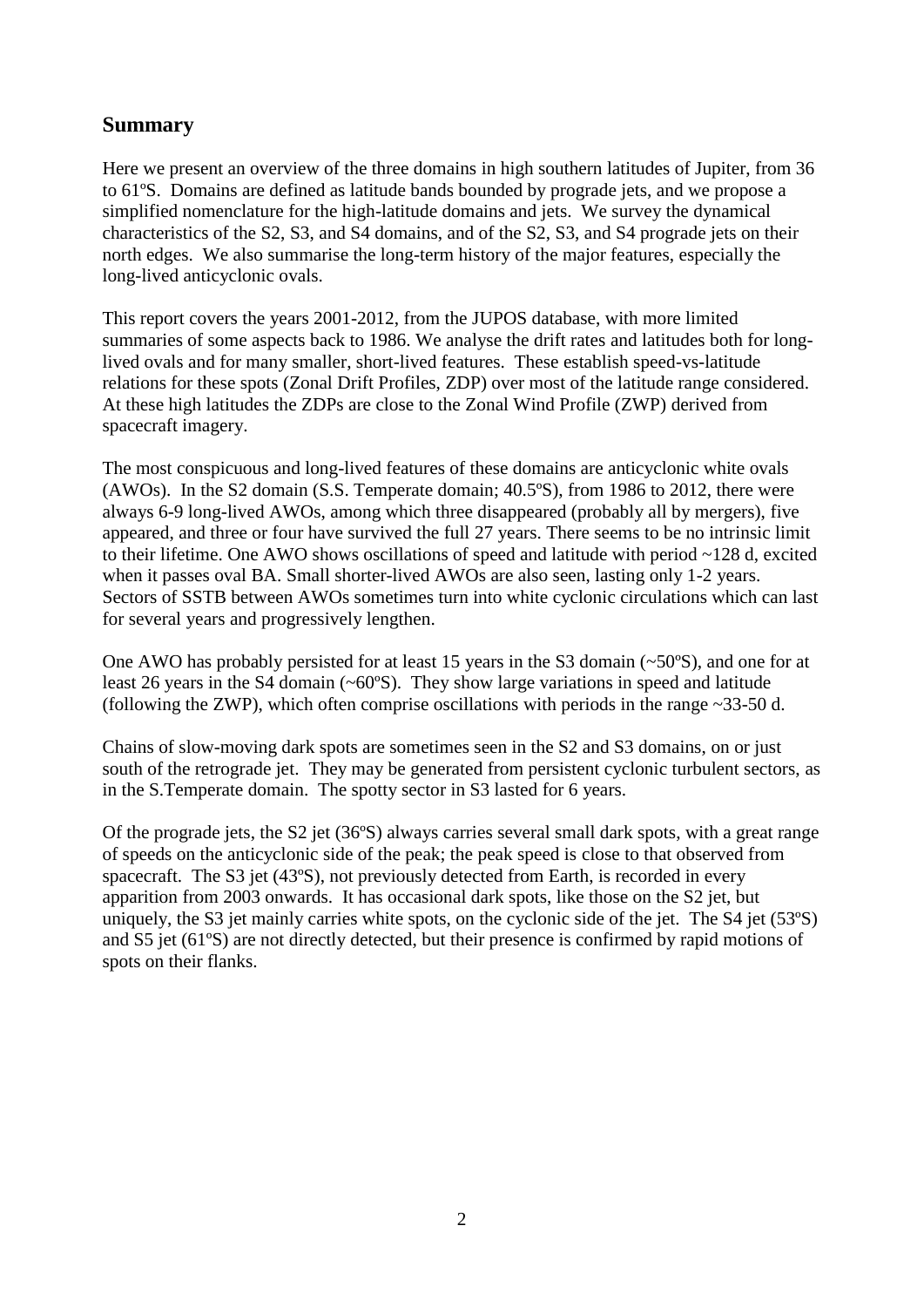### **1. Introduction**

Some of the circulations in Jupiter's atmosphere last for much longer than a single year, and many phenomena unfold over comparably long timescales. The intensive hi-res amateur imaging over the last decade has given a more detailed long-term database than ever before, so we can now look for long-lived features and long-term patterns even in high latitudes where historically little could be seen. Following on from our recent 12-year survey of the S. Temperate domain [Ref.1], we now present a similar view of the three high southern domains, from 36 to 61ºS, and beyond.

All observations up to 1991 were reviewed in 'The Giant Planet Jupiter' [Ref.2]. For the 1990s, we published full reports for each apparition in the Journal of the BAA (except 1993 and 1994 which were completed but not yet published), leading up to detailed multi-part reports for 2000/01 and 2001/02 [Ref.3] [see 'Publications' on this BAA web site: http://www.britastro.org/jupiter]. Since then, we have posted many interim reports [see 'Reports' on this BAA web site], but have not had time to post final reports except for a few apparitions (especially 2007 [Ref.4], q.v. for previous account of these far southern domains) and specific phenomena. However, the JUPOS project has compiled data and charts for all latitude bands since 1998, which form the basis of the present survey. This survey mainly covers 2001 to 2012, but extends back as far as 1986 and forward to 2013 for some analyses.

### *General background and a simplified domain nomenclature*

The atmosphere of Jupiter is divided into dynamical units occupying fixed latitudinal bands or 'domains', separated by prograde (eastward) jets **(Fig.1)**. Each domain is divided by a retrograde (westward) jet. Within each domain the low-latitude half has cyclonic shear (a belt) and the high-latitude half has anticyclonic shear (a zone). The corresponding albedo pattern is routinely visible in the Tropical and Temperate domains. At higher latitudes, the dynamical patterns are not represented by visible belts and zones, and the retrograde jets are often weak and broad, so the custom of naming the jets after notional belts is less useful. Therefore, we propose the simpler and more realistic convention of labelling the domains and the prograde jets in order as S2, S3, S4... and N2, N3, N4..., as shown in **Fig.1** (also presented in Ref.5). The previous nomenclature for belts and zones can, of course, still be used as well.

The prograde jets which form the boundaries of the relevant domains are tabulated in **Table 1** [from Ref.5]. These high-latitude jets were unknown before the pattern was revealed by the Voyager flybys in 1979, and are still best characterised by spacecraft, but they have been detected in ground-based images in subsequent years as amateur imaging has improved. Spacecraft images track the smallest cloud features, yielding east-west wind speeds as a function of latitude which is called the zonal wind profile (ZWP). By contrast, ground-based images track distinct spots (weather systems), whose east-west drift rates may differ from the local wind speed; the relationship of these drift rates with latitude is called the zonal drift profile (ZDP) [Ref. 1]. The JUPOS analysis of hi-res amateur images presented here gives detailed ZDPs, which we compare with the spacecraft ZWP. In addition, by analysing pairs of hi-res images taken 10 or 20 hours apart with a new function in WinJUPOS, it is now possible to obtain a ZWP from the best amateur images [Ref.15]. Examples are shown in **Fig.2.**

The prograde jets at lower latitudes had been recorded intermittently by visual observations of dark spots. We now know that these drift at rates slightly slower than the peak jet speed, and on some jets at least, they are anticyclonic vortices 'rolling' along the edge of the jet peak [see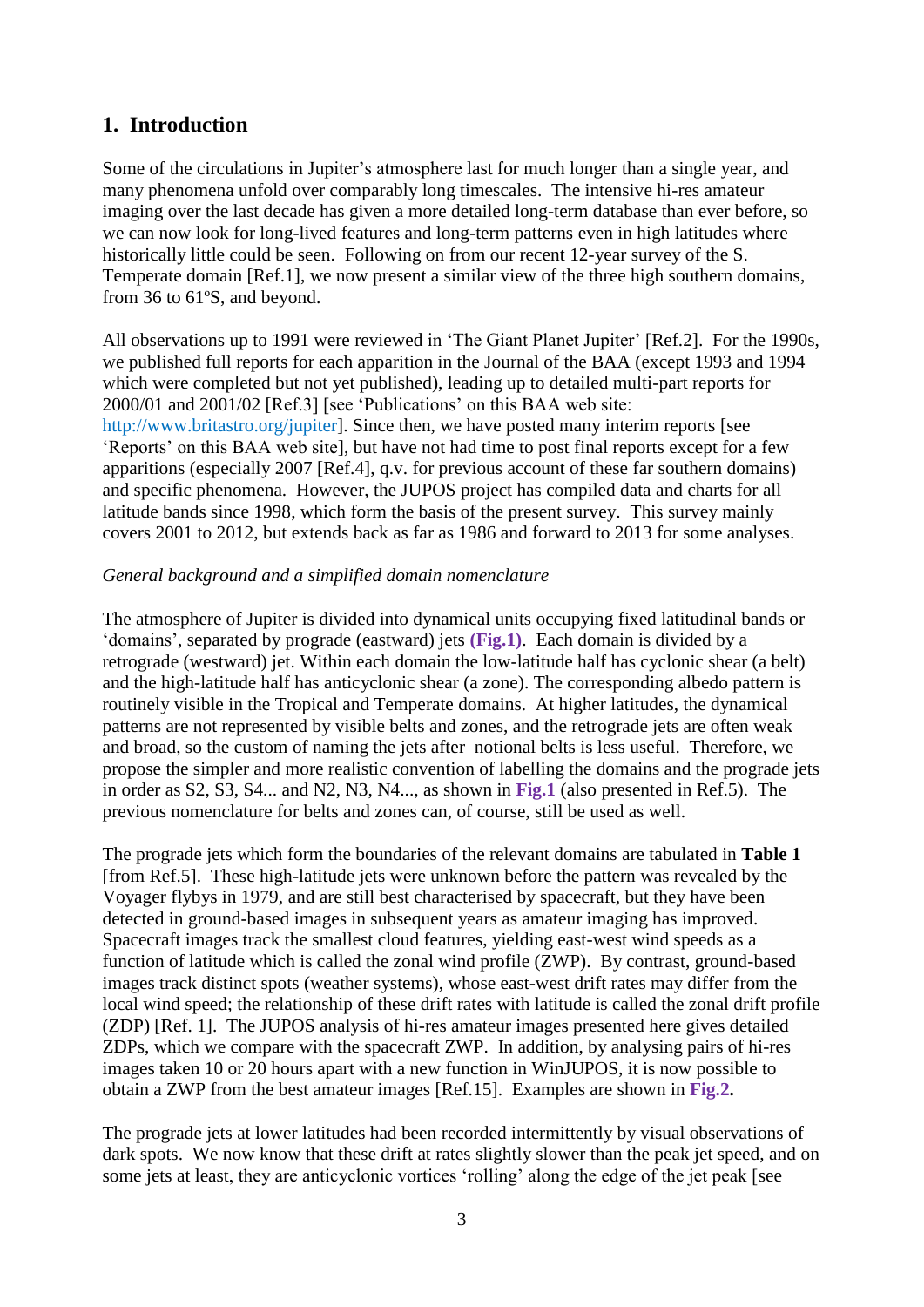Appendix 2 in Ref.1]. However this is not necessarily true of the S1 (STBn) jet [Ref.1]. Now that we can detect spots moving along the S2 and S3 jets, in this report we will examine whether this paradigm also applies to them.

Within the best-observed domains on Jupiter, large features visible from Earth drift with a characteristic narrow range of speeds known as the slow current. Thus features in the S2 domain move with the S.S. Temperate Current (SSTC) with  $DL2 \sim -22$  to  $-29$  deg/mth, and overtake features in the S1 domain moving with the S. Temperate Current (STC) with DL2  $\sim$ -11 to -17 deg/mth. However in higher-latitude domains, all features are smaller, and speeds of anticyclonic ovals are more variable; some undergo large oscillations in speed and latitude. In the highest-latitude domains, especially the S4 and N5 domains, the variations can be very large and there is no sign of a consistent slow current. As we will see, the ZDPs for distinct spots largely coincide with the ZWP.

Most domains show several classes of spots as follows [Ref. 2] **(Fig.3)**. Anticyclonic features are mostly oval circulations, often long-lived, viz. anticyclonic white ovals (AWOs), and in some cases red ovals which are the largest. Cyclonic 'closed' features are circulations, usually dark, nick-named 'barges'; but a few are white (cyclonic white ovals). Cyclonic 'open' features are regions of convective disturbance and turbulence, called rifted regions (large-scale) or folded filamentary regions (FFRs: small-scale). Cyclonic white ovals, barges, and FFRs, can interconvert. Dark barges (or smaller dark spots or longer belt segments) sometimes turn reddish just before they disappear, as though they "vanish in a puff of red smoke" [Refs.1 & 3].

The well-organised domains in the high southern latitudes all have long-lived anticyclonic ovals **(Fig.3)**. Domains S1, S2 and S3 also frequently have small spots in their prograding jetstreams. They also frequently have slow-moving dark spots close to their retrograding jets, although these positive DL2 drifts are modest and may be less than the full retrograding speed of the jets. (Likewise in the northern hemisphere, all these phenomena are frequently recorded in the N2 (N.N. Temperate) domain.)

This report is mainly a summary of JUPOS data over these 12 years, addressing the life histories and dynamics of spots, especially long-lived ones. Complete JUPOS charts for these domains since 2005 or earlier are provided in **Appendix 1.** Our analysis is not yet complete for every apparition, and there is scope for further analysis of shorter-lived spots and of the albedo (belt/zone) patterns. There is always a distinct albedo boundary at 53ºS, coinciding with the S4 jet, but otherwise, typical belt/zone patterns do not match the dynamical pattern in these highlatitude domains [Ref.2]. Further study is needed to find out whether there have been similar typical patterns in these recent years.

**Figure 4** shows maps of the relevant latitudes, using one of the best available maps for each apparition. For image compilations of specific phenomena, the reader is referred to our on-line reports; but here we do show several image compilations from the 2003/04 apparition (in **Fig.7**), since some of these were not compiled at the time, those which were are no longer on our web site, and this apparition included several important phenomena in these domains.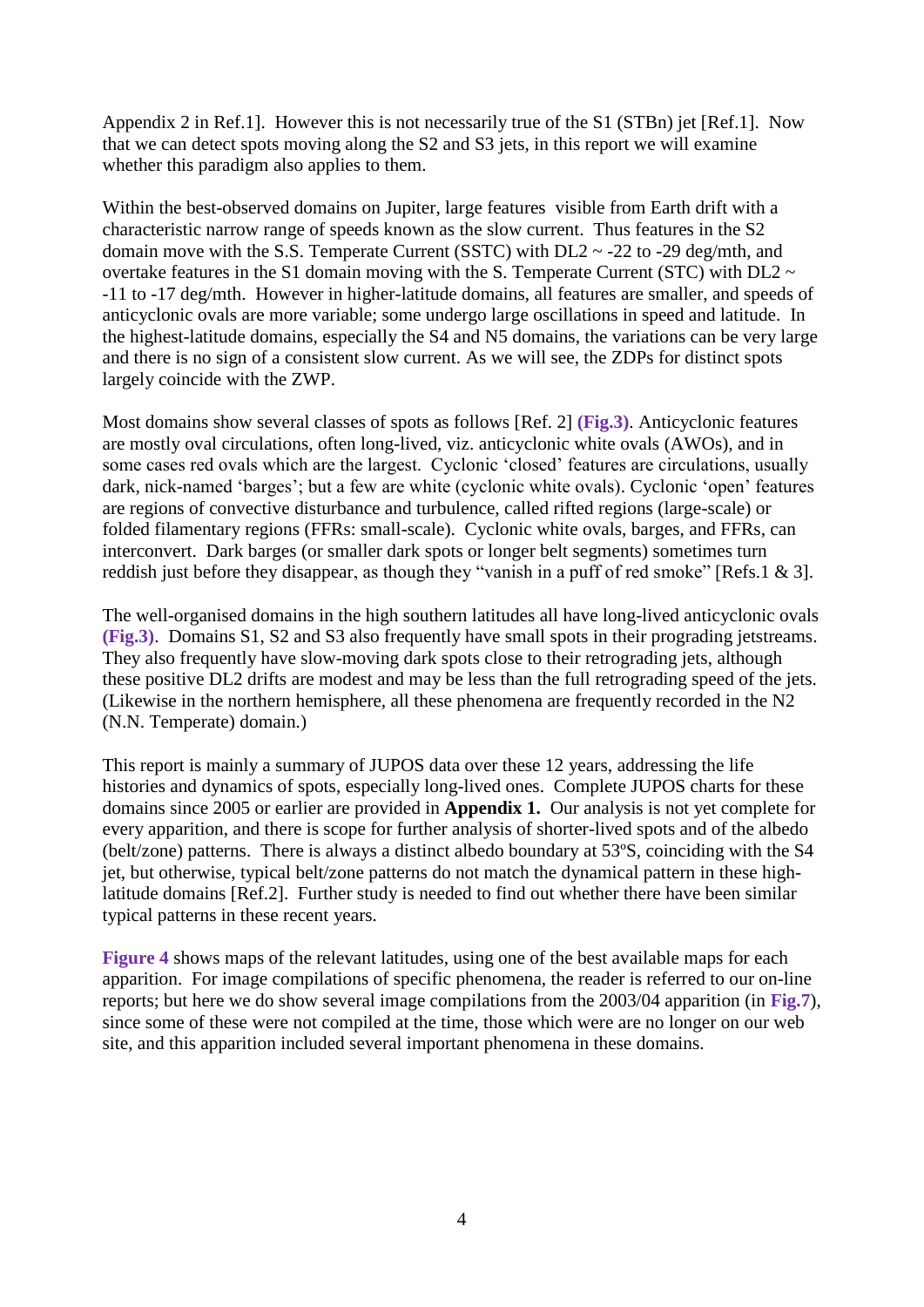# **2. Methods of observation and analysis**

This report is based on the innumerable images taken by amateur observers around the world, whose names are posted on the JUPOS web site (http://jupos.org) or (http://jupos.privat.tonline.de/index.htm). Images are taken with a variety of telescopes, mostly with apertures 200- 410 mm, using webcams to record hundreds of images within 1-2 minutes. They are processed with software which selects and aligns the best frames and excludes those taken in poorer seeing, most commonly Registax (http://www.astronomie.be/registax/). Further processing is done by each observer to enhance small-scale detail and contrast.

Measurements of 'spots' are done on-screen using the WinJUPOS program (created by G. Hahn), which is fully described and available at (http://grischa-hahn.homepage.t-online.de) or (http://jupos.org). In addition to the present authors, image measurements have been contributed in some years by Damian Peach and André Nikolai.

The frequency and quality of images has improved progressively over these 12 years, especially since 2003 when webcam imaging with selective image processing became widely adopted. Therefore the data in the later JUPOS charts are considerably more numerous and more accurate than in earlier years, and recently many very small features have been tracked.

In JUPOS charts of longitude vs time in this report, unless otherwise indicated, black points are dark spots, red points are bright spots, and  $\langle$  > indicate p. and f. ends of features. Speeds are eastward or westward, expressed in degrees per 30 days (deg/mth) in System II longitude (DL2), or in  $m/s$  in System III longitude (u<sub>3</sub>). 'Fast' and 'slow' are used in the eastward (prograde) sense, unless retrograde speed is specifically stated. All latitudes are zenographic. South is up in all images.

Uncertainty in latitude is estimated from the scatter of measurements: for each spot, standard deviation is typically  $\pm$  ~0.4° in the S2 domain, 0.5° in S3, and 0.6° in S4 (higher here because of foreshortening), and standard error of the mean is typically <0.2º because many measurements (usually >8) are averaged for each spot. Uncertainty in drift rate is conservatively estimated as 2 x 0.5º divided by track duration in months; nominal uncertainty for a 1-month track is thus 1.0º/month, but over longer intervals the precision is usually limited by real fluctuations in drift rate.

In the highest latitudes, the standard cylindrical projection maps (**Fig.4**) flatten the features excessively. Original images (**Appendix 4**) give better views. Resolution is also critical, so we show mainly images by Damian Peach, whose quality reveals high-latitude features that cannot be so well resolved on other ground-based images. The best maps for viewing these high latitudes are polar projections (**Fig.12**) or equirectangular projections (**Fig.3**: Cassini and HST maps). For the best Cassini maps see Ref.7.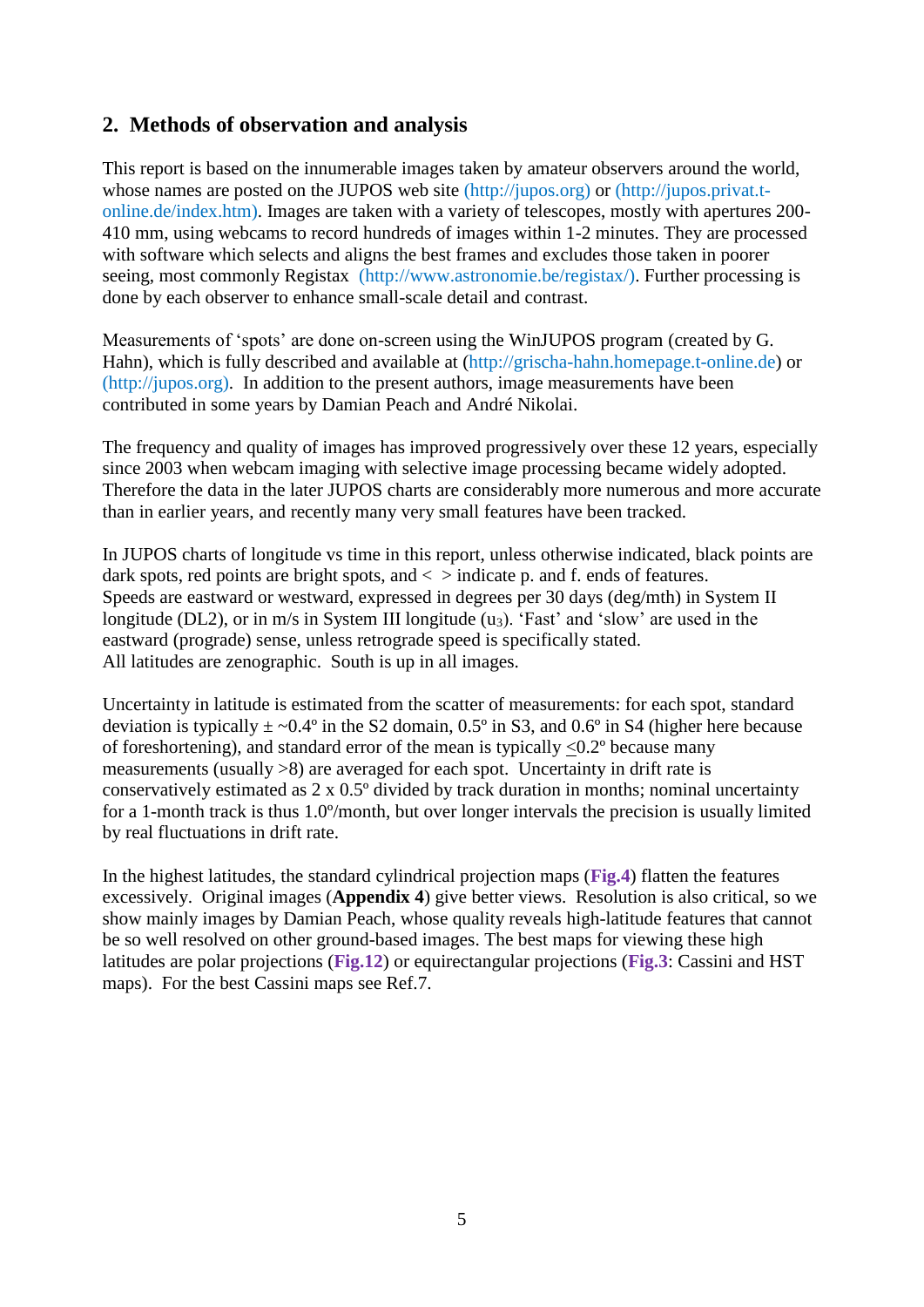# **3. The S2 jet (SSTBn jetstream)**

This jet at 36ºS was never detected visually, and after its discovery by Voyager, it was first detected from Earth in 1988/89 [Ref.8], due to the innovation of fast hi-res photographic film in the 1980s, which revealed a few little dark spots moving with the jet. Several similar spots were tracked in 1989/90 and 1991/92. There were no further detections until 1999/2000/2001, when CCD imaging revealed several spots. Then from 2003 onwards, the advent of hi-res webcam imaging and intensive JUPOS analysis has allowed these 'S2 jet spots' to be detected in every apparition (see **Table 2**, and JUPOS chart in **Appendix 1(a)**).

These are always small dark spots, and are never very numerous. The data **(Table 2**, plotted in **Fig.5A)** show very diverse and variable speeds in the range from  $DL2 \sim -60$  to  $-100$  deg/mth, significantly slower than the jet peak in spacecraft data (**Table 1**). However, faster speeds have also been detected in the most recent apparitions,  $DL2 = -105$  to  $-114$ , and these coincide in speed and latitude with the jet peak. ZDPs for the 2005, 2006, and 2011/12 apparitions, when there were plenty of spots (**Fig.5B,C),** show that the slower spots are all at slightly lower latitudes, i.e. on the anticyclonic side of the peak, closely following the ZWP.

Are these spots anticyclonic vortices, as on other jets? This paradigm is consistent with their ZDPs, and with their regular round shapes in the Cassini images (**Fig.3A**), even though the ground-based resolution is not sufficient to define their shapes.

How do these spots arise? They are not obviously related to the major features of the S2 domain; rather, they often seem to arise at specific locations in the adjacent S1 domain (STZ). In 2004 they were arising just p. oval BA. In 2006 and 2007, and again in 2011/12, they were mainly arising ~60-80º p. oval BA. In the sector from there to BA, the SSTBn edge was further N and/or disturbed. The nature of this constriction in the SSTBn/STZ was unclear, though it was notable in 2011/12, when it was marked by a curious disturbance  $\sim 60^{\circ}$  p. BA which turned out to be the origin of new STB segment E ('STB Ghost'). It may be significant that in all the years when the S2 jet spots were arising p. oval BA, there was a dark turbulent STB segment f. BA (segment A), so this probably destabilised the S2 jet alongside BA. Indeed, the Cassini movie in 2000 [Ref.7] showed this process dramatically, with the turbulence from the STB dark segment streaming past BA to generate the dark spots on the S2 jet. In 2010, the S2 jet spots were arising p. STB segment D, perhaps in a similar way. But in 2005 the S2 jet spots were arising 60-70º p. the STB Remnant, a quiescent feature, in an undisturbed sector of STZ.

What happens to these S2 jet spots? They mostly disappear at or near the f. parts of STB structured segments: the STB Remnant (2004-2009), or segment A f. oval BA. We recorded  $\sim$ 10 spots which disappeared at or near the Sf. end of the STB Remnant, plus at least 7 which actually recirculated there, to become slow-moving in the STZ or retrograding in the STBs jet [Ref.1]. We also recorded ~14 S2 jet spots which disappeared near or alongside the darkspotted region of STZ that comprises the Sf. 'tail' of the dark STB segment A, often decelerating and drifting north before they disappeared, plus 4 which actually recirculated into this spotty STZ. These may have been caught up in anticyclonic eddying associated with the dark spots of the Sf. tail. A few S2 jetstream spots also recirculated into undisturbed sectors of STZ, or just disappeared for no obvious reason.

Are there real variations in their abundance? There are never large numbers present. The record seems to show substantial variation in the number of the dark spots from year to year. But these spots are near the limit of resolution, so the records may be incomplete, e.g. if spots were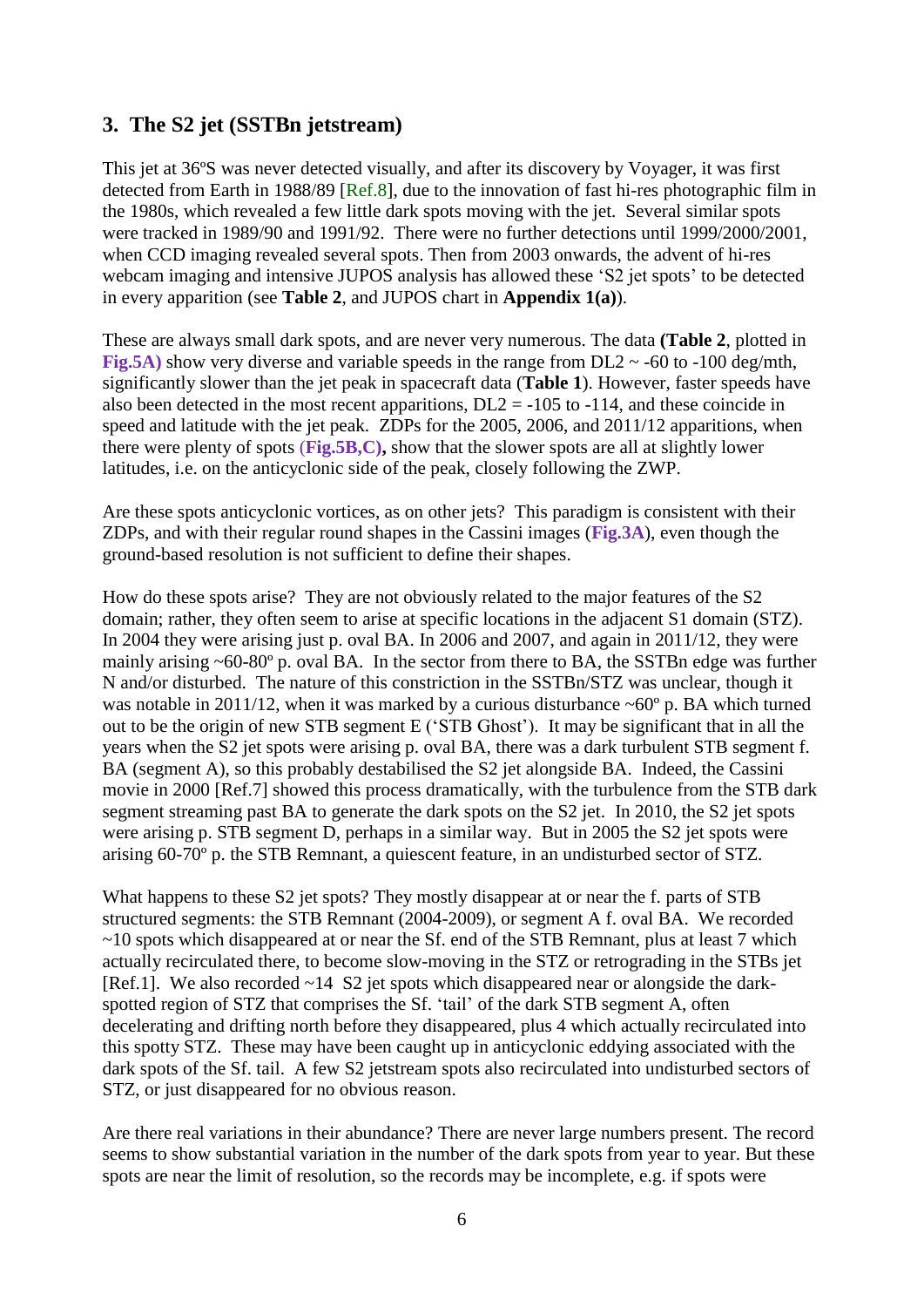sometimes inconspicuous against adjacent dark or bright or disturbed structures, or if measurers sometimes gave less attention to them. The recent detection of spots at the jet peak could be due to improved resolution. A more detailed review of the data could establish whether there are real variations in their number and appearance.

# **4. The S2 (S.S. Temperate) domain**

The complete JUPOS chart for this domain from 2001 to 2012 is in **Appendix 1(b)**, and the AWOs are tracked on a compressed scale in **Fig.6**.

A previous report covering three years, 2004-2006, was posted [Ref.9]. The text of this and some other significant interim reports on our web site is reproduced in **Appendix 2.** An account of the AWOs has also been given by Morales-Juberías et al. [Ref.10]; their tracking agrees with ours.

### *4.1. Anticyclonic white ovals (AWOs) (40-41ºS)*

It was the Pioneer and Voyager spacecraft which revealed the remarkable circulations in the S2 domain: small anticyclonic white ovals (AWOs) at 40-41ºS, often in chains alternating with cyclonic circulations at 38-39ºS, which may be white ovals, dark 'barges', or folded filamentary regions (FFRs). [Ref. 2, p.239]. In the Voyager maps there was a chain of 9 AWOs spaced 20- 30º apart, alternating with cyclonic circulations, plus 3 AWOs scattered at other longitudes.

Although these AWOs were sometimes seen by visual observers, they were rarely tracked visually because of their small size. They were not routinely detected and tracked until the photographic film revolution in the mid-1980s, and even then they were usually described as tiny. Now, following the CCD and webcam revolutions, they are among the best-known features on the planet.

There have always been between 6 and 9 long-lived AWOs in this domain from 1986 to 2013, [**Note 1 in Appendix 3, & Fig.6**]. They have similar drift rates, and tend to form clusters, though when they approach close together (see below), they almost always drift apart again as though repelling each other. However, the 3 AWOs which disappeared probably all did so by merging with others (see below).

The mean latitude of the AWOs was 40.6 ( $\pm$ 0.4) °S from Earth-based photographs (1950-1991), and 40.5ºS from Voyager [Ref. 2, p.399]. We do not have an independent measurement of their latitude from JUPOS, as 40.5ºS has been adopted for these AWOs as a reference for checking the calibration of other measurements [**Note 2 in Appendix 3**]. The mean from Ref.10 was 40.9 ( $\pm$ 0.2) °S.

Whether the AWOs are always separated by cyclonic circulations is difficult to establish with certainty, because most cyclonic circulations were unresolvable from Earth until the last few years, but the best recent maps (**Fig.4**) show signs of cyclonic circulation between most pairs of AWOs <~30º apart, and they could be present in all cases.

### *History of the AWOs, 1986-2012:*

To assess their long-term behaviour, we here summarise their history since 1986, when they were first systematically detected (**Fig.6**). We previously estimated [Ref.11] that from 1986 to 2001, four new AWOs appeared and five disappeared. Although some lasted only 1-2 years,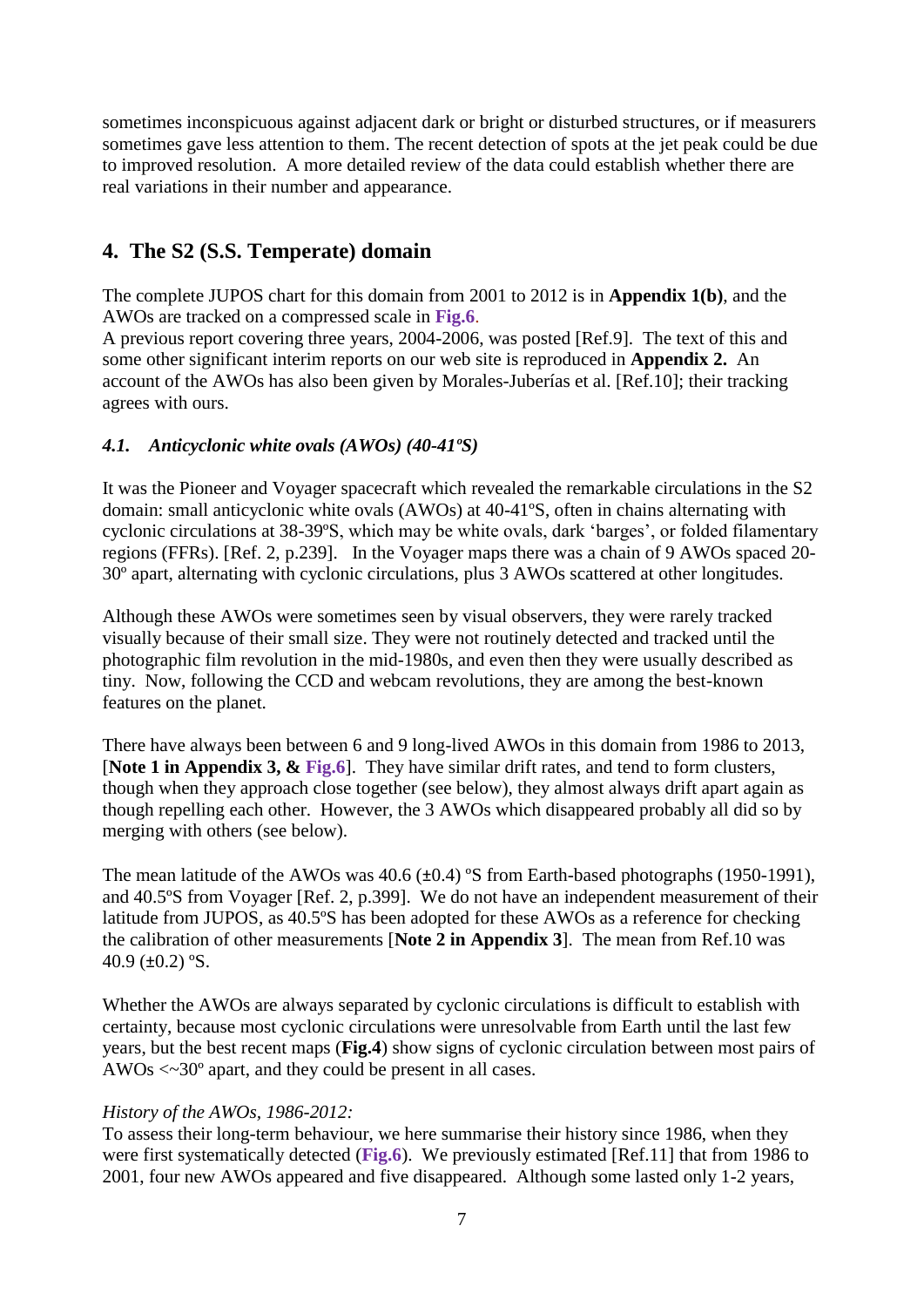most of them lasted much longer. The improved observations and analysis since 2002 have allowed the tracking of smaller ovals than before, and confirm that ovals which last more than a year hardly ever disappear. From 2001 to 2012 **(Fig.6 & Table 3**), of the long-lived ovals, only two have disappeared, by the mergers in 2002, while four have appeared; it is also possible that a further one (A6) disappeared and was replaced the next year, although it could well have persisted as an invisibly small eddy which then re-grew [**Note 4 in Appendix 3**]. In the same period, six small AWOs appeared and lasted less than a year. (Some of these were white patches without dark rims, which may be less-well-defined circulations.)

It therefore seems plausible that the turnover in 1986-2001 was actually lower than originally estimated. More conservatively, if we assume that ovals A2 and A4 existed from 1986 and 1997 respectively despite being unrecorded in some years, there was only one disappearance (the first A8, by merger) and one appearance (A4), and one transient spot (in 1995; there might have been others too small to detect in these years).

In conclusion, over 27 years, only five stable AWOs have appeared, and three have definitely disappeared, probably all by mergers. So for stable AWOs, the average lifetime is nominally ~54 years [**Note 5 in Appendix 3**]; but in fact there does not seem to be any limit, since they have not been observed to grow old or dissipate, but only to disappear in occasional stochastic mergers. In contrast, transient AWOs also appear (seven recorded, but the recent frequency has been about one every two years), but do not last more than 1-2 years; and they can disappear either by merging, or by shrinking to invisibility.

#### **Table 3:**

| <b>Budget of AWOs: Long-lived</b> |                |  | Long-lived  |  | Possible    | Transient          |
|-----------------------------------|----------------|--|-------------|--|-------------|--------------------|
|                                   | Appeared       |  | Disappeared |  | extras      | $(1-2 \text{ yr})$ |
|                                   |                |  |             |  |             |                    |
| 1986-2001                         | 1(A4)          |  | 1(A8)       |  | 4 (A2 & A4) |                    |
|                                   |                |  |             |  |             |                    |
| 2001-2002                         | 1(A8)          |  | 2(46 & A7)  |  | --          | $- -$              |
|                                   |                |  |             |  |             |                    |
| 2003-2012                         | 3 (A0, A6, A7) |  | --          |  | 1(A6)       | 6                  |
|                                   |                |  |             |  |             |                    |
| 1986-2012                         | 5              |  | 3           |  | 5           |                    |

The smaller AWOs sometimes appear within a long sector where there are no stable AWOs. They sometimes appear close to or possibly alongside oval BA (**Fig.6C**), as happened in 2004 March, 2004 Dec. (A0), 2006 Feb (A6 and a smaller one; **Fig.7D**), and 2010 May (A6a alongside oval BA and a smaller one just f. it -- just as the STB Remnant was disturbing this region). Two others, in 2007 and 2008, were not near BA. The minor AWOs have often disappeared on contacting, and probably merging with, major AWOs (with A1 in 2007, with A7 in 2008, with A6a and A7 in 2010) (e.g. **Fig.8**).

#### *Convergences and mergers:*

The long-lived ovals often have irregular spacings of  $\sim$ 30-50 $\degree$ , but tend to cluster together into chains with separations of 20-30º (**Fig.6**). Any approach to <20º (centre to centre) is not stable; although pairs often do approach to within 13-18º of each other, they always drift apart again, sometimes within days, always within months. However, whenever two have come within <12º of each other (with one exception: **Note 6 in Appendix 3**), they went on to merge, even though this did not happen until 1-2 months later.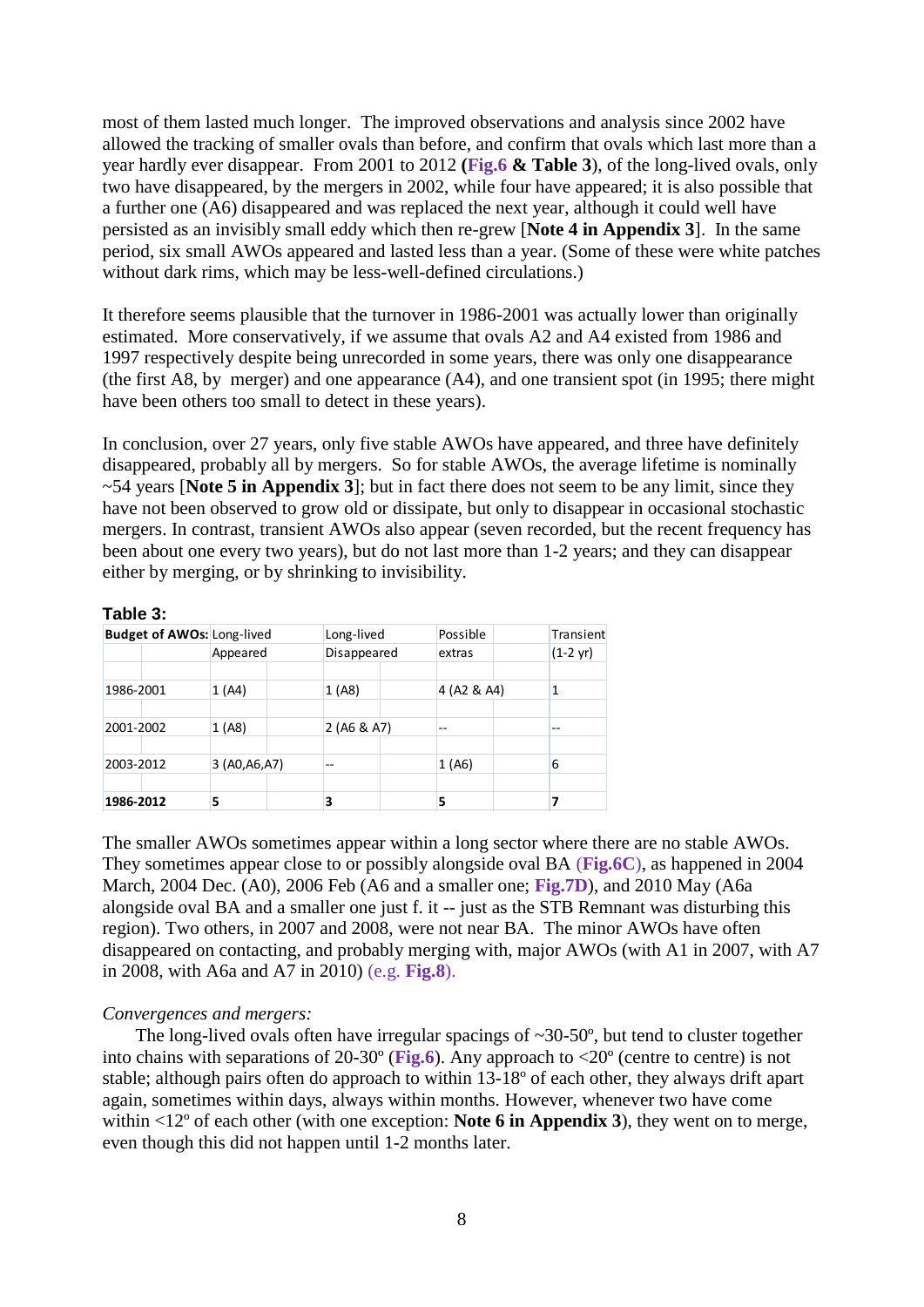In 1989-1991 there was an array of 5 AWOs, converging from ~30-50° apart until two of them, A7 and A8, were only 10º apart in 1992 Feb. They probably merged (unobserved) in 1992 March. (They were not alongside the large STZ ovals.) The two parent ovals had  $DL2 =$  $-26.7$  and  $-28.0$  deg/mth, while the merged oval had  $DL2 = -31.0$ . This was probably a merger of two AWOs at the f. end of the chain just like that which occurred ten years later.

The merger of AWOs A6 and A7, in 2002 March, was well observed, and described in [Refs.3,10,11]. This occurred while these ovals were overtaking oval BA, and may have been triggered when this passage destabilised the close packing of the ovals. The merged oval probably merged with A5 in turn, a few months later during solar conjunction.

What might have caused these events? In view of the discovery that oval BA, in the S. Temperate domain, is accelerated when a dark turbulent STB sector is present f. it, we have to ask whether any similar feature in the SSTB could have pushed these AWOs together. However, we find no consistent pattern. In 1992, there was a large expanding white SSTB sector f. them [**Note 7 in Appendix 3**], which may well have pushed A8 towards merger (although many subsequent expanding white SSTB sectors have not had such an effect); but in 2002, the SSTB f. the converging AWOs was dark and not obviously turbulent.

#### *S.S. Temperate Current:*

These AWOs appear to constrain the speeds of all other major features in the domain: all types of cyclonic feature (dark spots, FFRs, and white oblongs) are generally trapped with respect to the AWOs and move at similar speeds. However there are interesting variations within these constraints, as described below. The mean speed of the SSTC in the visual era, up to 1991 varied only slightly as listed in **Table 4** below [Ref.2, p.238 – these speeds were from various features as the AWOs were rarely resolved].

| Table 4: Mean speed of SSTC (deg/month)            |  |                 |            |  |  |  |  |
|----------------------------------------------------|--|-----------------|------------|--|--|--|--|
|                                                    |  | DL <sub>2</sub> | $+/-$ SEM* |  |  |  |  |
| 1887-1921                                          |  | $-25,3$         | 1,5        |  |  |  |  |
| 1922-1946                                          |  | $-23,5$         | 1,2        |  |  |  |  |
| 1949-1991                                          |  | $-25,9$         | 2,0        |  |  |  |  |
| 1991/92 (A1-A3)                                    |  | $-26,2$         | 0,7        |  |  |  |  |
| 1991/92 (A5-A7)                                    |  | $-28,8$         | 1,6        |  |  |  |  |
| 1995-2001                                          |  | $-26,3$         | 0,7        |  |  |  |  |
| 2003-2013                                          |  | $-28,5$         |            |  |  |  |  |
| *SD of apparition means or (1991/92) of spot means |  |                 |            |  |  |  |  |

In 1991/92, the AWOs formed two chains which were converging; the rapid drift of the f. chain was unusual and was apparently augmented by the merger of A7-A8 at the f. end (speeds quoted above). From 1995 to 2001 they assembled into a single chain of 7 ovals with  $DL2 =$ -26.3, slightly faster than previous long-term averages. Then the last oval in the chain, A7, accelerated still further, and merged with A6 and probably with A5, and by 2003 the entire remaining chain of 5 ovals was moving at a rapid speed which has largely been maintained until the present, even as more AWOs have appeared. As can be seen from **Fig.6C**, plotted with a longitude system at  $DL2 = -28.5$ , this has been approximately the mean speed of the ovals from 2003 to 2012. The reason for this sustained rapid drift is still not known.

The variable drift rates of the AWOs correlate with latitude, as shown by our detailed analysis for 2006 and 2011/12 [G.A. & J.H.R., in preparation; see **Fig.18**], and for oval A0 (**Fig.9**). Although the ZDP for these ovals may be subject to selection effects [**Note 2 in Appendix 3**], it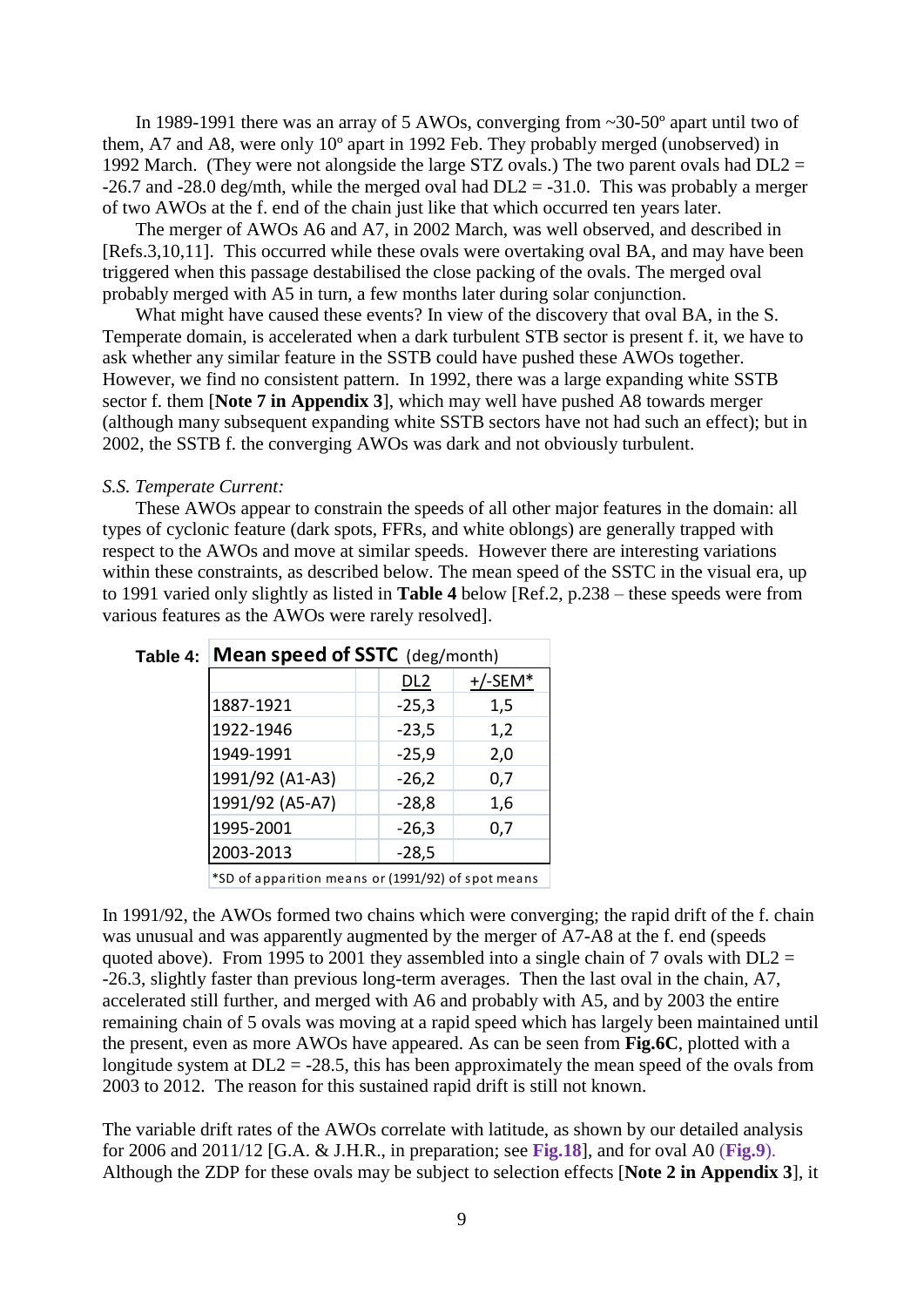is close to the spacecraft ZWPs, but it is slightly below the ZDP for small dark spots in the SSTZ (blue points in Fig.18). This may indicate that these AWOs share, to a slight degree, the tendency of large anticyclonic ovals in other domains to follow a ZDP offset to low latitude [Ref.12].

#### *An oscillating AWO:*

Oval A0 has shown greater changes in drift rate than the other AWOs, probably because it is one of the smallest. Analysis of the JUPOS records shows that these are oscillations, with period ~103-147 days, induced when A0 passes oval BA **(Fig.6C & Fig.9)**. This was detectable in 2005, just after A0 had been born adjacent to oval BA, but was much more striking in 2007, and occurred again at subsequent passages in 2009 and possibly 2010/11. Each time, the oscillations started with a sudden deceleration such that A0 remained close to BA for some time, before starting to oscillate. However the oscillations were a zig-zag rather than a sine wave, with abrupt changes of speed taking only a few days in 2007, stretching to 1-2 weeks in later years. The mean period in 2007-2008 was ~128 days but the data suggest that the period may have shortened as the amplitude decayed with time after each passing of BA. A0 simultaneously oscillated in latitude, correlated with its speed, showing a ZDP which intersects the Cassini ZWP (**Fig.9B**). This behaviour is striking but has not been recorded for other AWOs, probably because most of them are larger and more constrained in the chain, while smaller ones are too affected by random variations to be useful for analysis.

### *Discussion*:

It is notable that the number of the AWOs has remained between 6 and 9 throughout the 27 years reviewed, suggesting that the number is somehow regulated. (Subsequently, in late 2013, another has appeared bringing the total to 10, though it is very small.) The maximum number may be ~12, as was observed by Voyager, but that might have been an unusual time [Ref.2, p.238-243]. The number of cyclonic circulations may be similarly regulated although they are more difficult to count. When the number of AWOs drops below 6, new ones develop from unresolved small eddies to replace those lost.

The same phenomenon is known in the S. Temperate domain, where there are always 2-4 large AWOs or other structured segments [Ref.1 & Ref.2, p.264-5], and new ones develop to replace those that have merged.

One hypothesis is that these features are controlled by a planetary-scale wave in each domain. However, no such wave is directly observed, and the ovals do not have a uniform spacing as one might expect from a wave. Although the S2 AWOs are mostly grouped into clusters with a spacing of 20-30º, this seems to be a minimum stable spacing, and never extends all round the planet; there is a continuous range of larger spacings so one cannot define a characteristic wavenumber. Another (not incompatible) hypothesis is that these ovals develop to take up surplus energy and vorticity that cannot be accomodated in the jets [Ref.2, p.264-5], so a certain number of them may be required for this function, regardless of their spacing.

Oval BA has a variety of influences on the AWOs. The smallest AWOs tend to appear next to oval BA. Oval A0 was regularly induced to oscillate on passing BA. The drift rates of other AWOs may also be affected on passing BA though not so systematically. And the merger of two major AWOs in 2002 occurred just as they were approaching BA. Likewise, the GRS has had various influences on white ovals in the S.Temp. domain [Ref.2, pp.226 & 229, & Ref.11], although there are no exact parallels.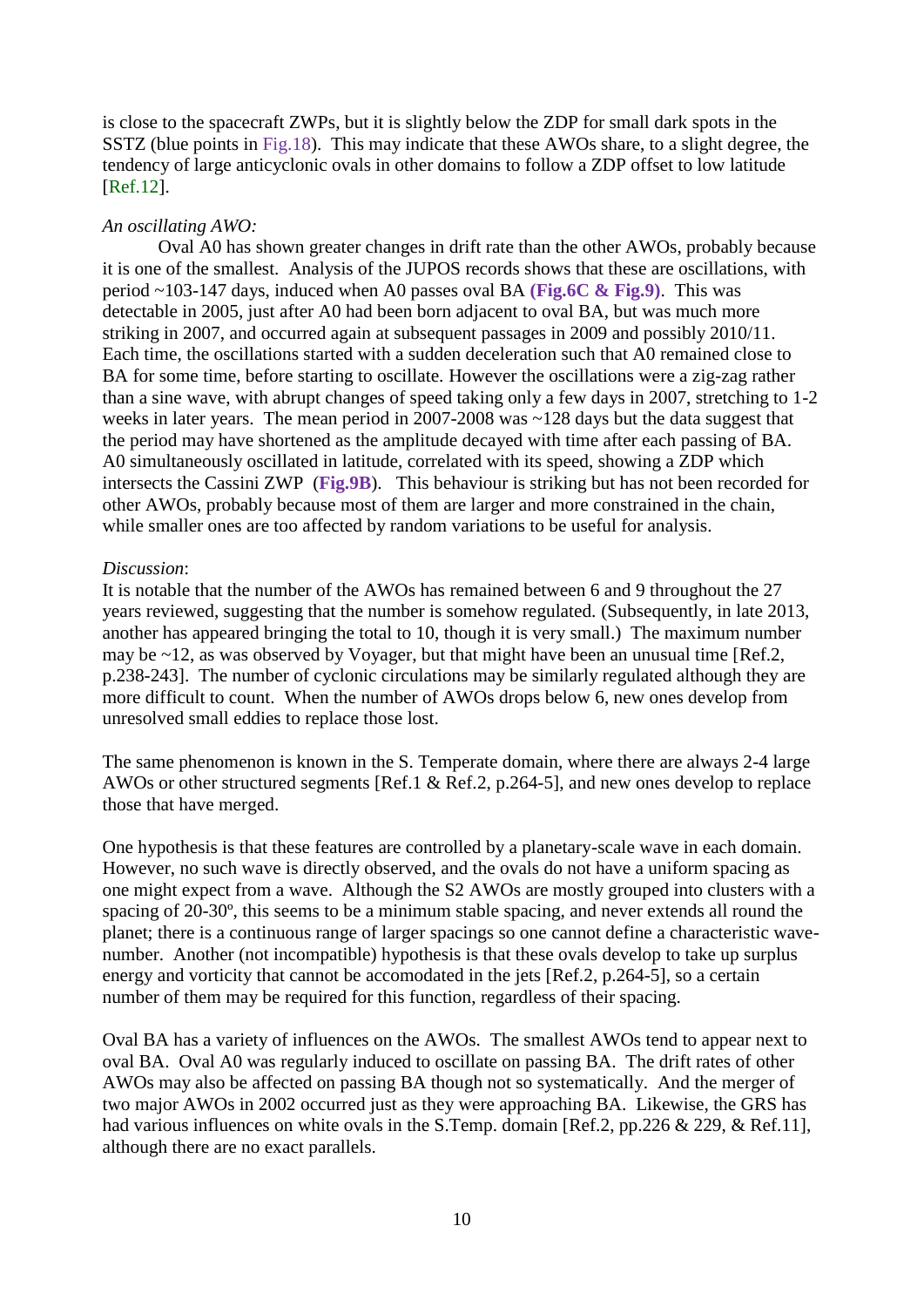#### *4.2. Cyclonic white ovals and oblongs (38-39ºS)*

Where the space between two AWOs is short, it is common for the SSTB there to turn into a white oval or oblong (elongated white sector), at 38-39°S. Their form and latitude imply that these are closed cyclonic circulations. They never develop simultaneously in adjacent sectors. Their lifetimes range from several months to nearly 6 years. They always expand progressively during their lifetime. In all these properties they resemble the 'STB Fade' sectors that occurred in the STB in earlier decades, which were shown by Voyager to be closed cyclonic circulations.

The eight instances during 2001-2012 are listed in **Table 5**, named according to the pairs of AWOs which bounded them.

The expansion rates for each of these white oblongs are shown in **Fig.10**. The expansion rate at a given time depends on the length, but not linearly; instead there appear to be two thresholds above which the expansion accelerates. Expansion is barely perceptible when the oblong is an oval <10 deg long, but once it is longer, it lengthens faster, often at a fairly steady rate which has ranged from 0.3 to 1.4 deg/mth, although with some fluctuations. In three cases when the length exceeded 20-26º, the expansion suddenly proceeded even faster (1.9 and 2.6 deg/mth in two cases, too short-lived to measure in the third). These rates are very similar to those measured for 'STB Fade' sectors, which expanded at 0.7 to 1.9 deg/mth with two faster instances [Ref.2, p.229].

Similar white oblongs have been recorded in previous years, sometimes being much longer, e.g: --One was ~34º long in the Voyager 1 map in 1979, noted to be a white sector with a wavy closed border resembling the 'STB Fade' [Ref.2, p. 239].

--One existed between ovals A3 and A5 in 1986-1989, when the two ovals were rapidly diverging, until it was just over 100º long.

--Another existed between ovals A8 and A1 in 1991-1995, rapidly expanding and apparently pushing A8 to merge with A7, and also reaching just over 100º long [**Note 7 in Appendix 3**].

It is likely that the expansion is intrinsic to the cyclonic circulation, as the white oblong sometimes forms before the expansion begins, and one example in (2006) was not bounded by AWOs. The alternative, that divergent motion of two AWOs induces a cyclonic white oblong between them, could not account for these examples.

Where the space between major AWOs is long, different phenomena are seen, without such special organisation. Tiny AWOs occasionally appear and are short-lived, as described above. Cyclonic white ovals also occasionally appear and persist for a year or more, but do not develop into expanding lozenges. Small dark spots or streaks are also seen, always moving more slowly than the AWOs, as discussed below.

#### *4.3. Cyclonic dark spots turning red and fading*

 A recently recognised phenomenon is that dark cyclonic belt segments or barges in several domains sometimes become reddish just before fading away [Ref.3, p.215]. Three examples were recorded in the S.S.Temp. domain.

-- In 2003/04: a small, very dark brown streak in Dec-Jan. had become very red by Feb.10, was turning white by Feb.27, and quickly reappeared as a white cyclonic oval, which persisted till 2004 July, and probably till 2006 after AWO A0 formed just p. it. It is shown in **Fig.7A**.

-- In 2007 (Feb-Mar.). [unpublished data].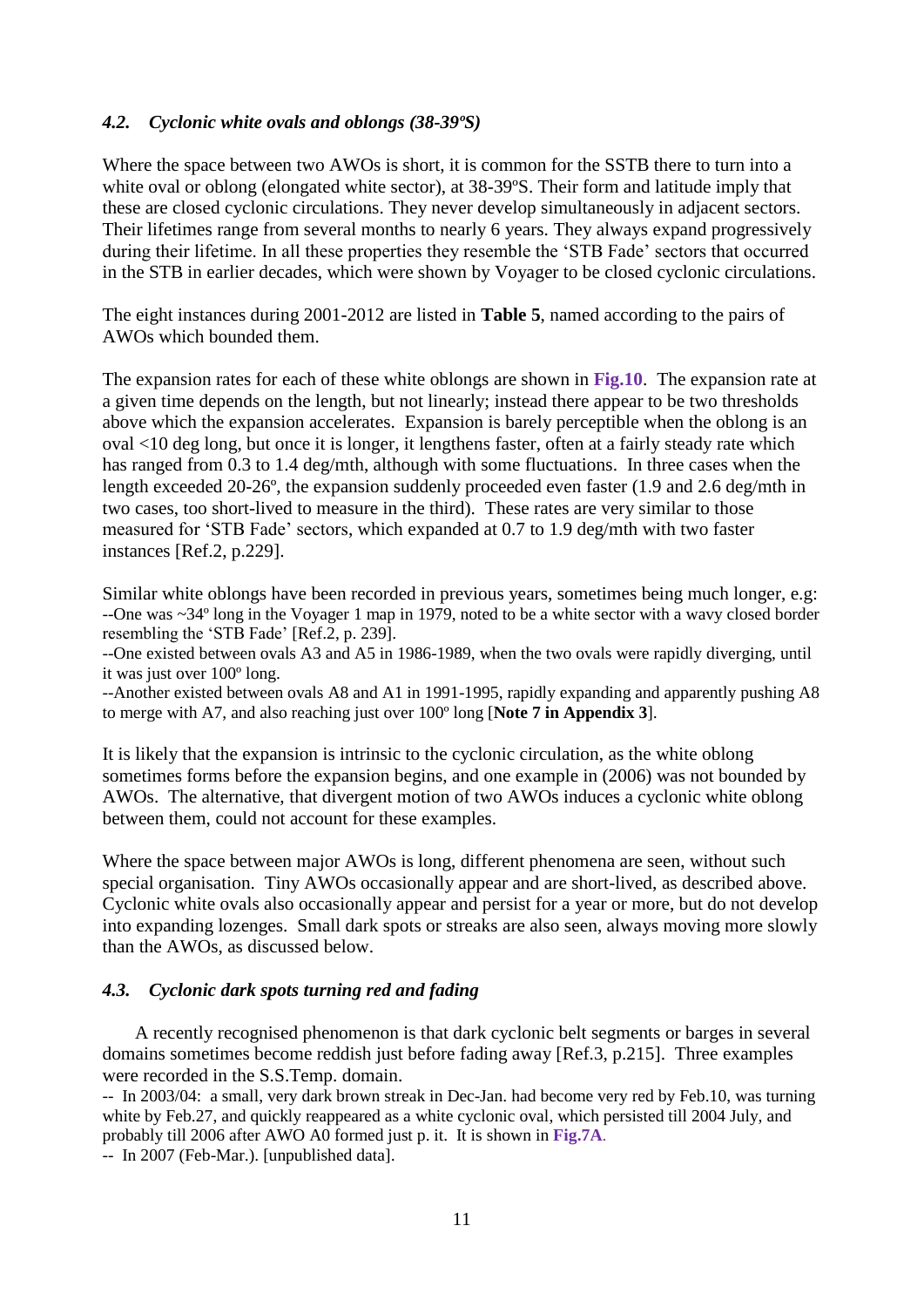-- In 2008 July. [Ref.13, see Appendix 2]. It was a short dark bar between oval A6 and a cyclonic white oval. In early July, the cyclonic oval broke up suddenly, just as it was passing oval BA. At the same time, the dark bar became brown then faded away, leaving reddish-brown haze which drifted p. to surround A6 in late July.

#### *4.4. Slow-moving dark spots in the S2 domain (~40ºS)*

Sometimes, the JUPOS chart reveals a sector containing slow-moving dark spots at ~40ºS. These usually have  $DL2 \sim -21$  deg/mth, sometimes as slow as  $-12$  deg/mth, so they are slow relative to the AWOs which dominate this domain, but never retrograding. They can be seen in the charts [Appendix 1(b)], mainly in specific sectors, and on some of the maps in **Fig.4.**  $-$ In 2005 and 2006, they were present for  $\sim$ 40° p. AWO A8, with DL2 = -21, on an apparently undisturbed sector of SSTB.

--In 2009, short-lived dark spots were present in the sector f. small AWO A6 until this AWO disappeared along with the white oblong p. it; then they were present in that sector instead, f. AWO A5. There was a turbulent cyclonic region (FFR) p. A5.

--In 2010/11 and 2011/12, they were present f. AWO A2; this sector of SSTB was otherwise quiet, but there was a FFR p. A2.

**Table 6: Slow-moving dark spots in S2 domain** from our full analysis of two apparitions [GA & JHR, in preparation]:

| Year    | DL2 $(\pm SD)$        | Lat. $(\pm SD)$      |  |
|---------|-----------------------|----------------------|--|
| 2006    | $-21.0$ ( $\pm 2.6$ ) | $-40.6$ ( $\pm$ 0.3) |  |
| 2011/12 | $-15.7$ ( $\pm 3.7$ ) | $-40.0$ ( $\pm$ 1.0) |  |

It is unclear how these spots are generated, since they are not consistently associated with any other type of feature. From their latitude, they are on the anticyclonic side of the retrograde jet (in the nominal SSTZ), so they may be comparable to the slow-moving dark spots seen in the STZ f. dark STB sectors [Ref.1]. We therefore suspect that they may be similarly generated f. cyclonic regions with small-scale turbulence in the SSTB; for example, the FFRs which were visible in late 2009 and in 2010-2012. No such FFRs were detected in 2005-2006 and in early 2009, but it is possible that even smaller turbulent regions were responsible, below the resolution of images. This would be consistent with the Cassini movie, which shows a sector of slow-moving SSTZ dark spots tens of degrees p. the GRS, with a small turbulent focus in the SSTB at their p.end, which may well have been generating the slow-moving spots.

# **5. The S3 jet (S<sup>3</sup>TBn jetstream)**

This prograde jet at 43ºS was not detected from Earth until 2003 March-April, when a few fastmoving spots were identified in the JUPOS chart. The jet has been recorded in every apparition since [see JUPOS chart in **Appendix 1(c)**]. The earlier non-detection was likely due to insufficient resolution before the webcam era; but there may also have been a real change.

In the Cassini map and movie made in 2000, no such spots were present (**Fig.3A**). Around almost half the circumference, the S3 jet latitude comprised a narrow dark belt ['(S)SSTB': Ref.2], and around the remainder, the S3 domain was mostly occupied by large, almostcontinuous FFRs, without distinct spots on the jet.

Uniquely, this jet carries white spots as well as, or sometimes instead of, dark spots. The records are fully listed in **Table 7** and **Fig.11A**, and can be summarised as follows.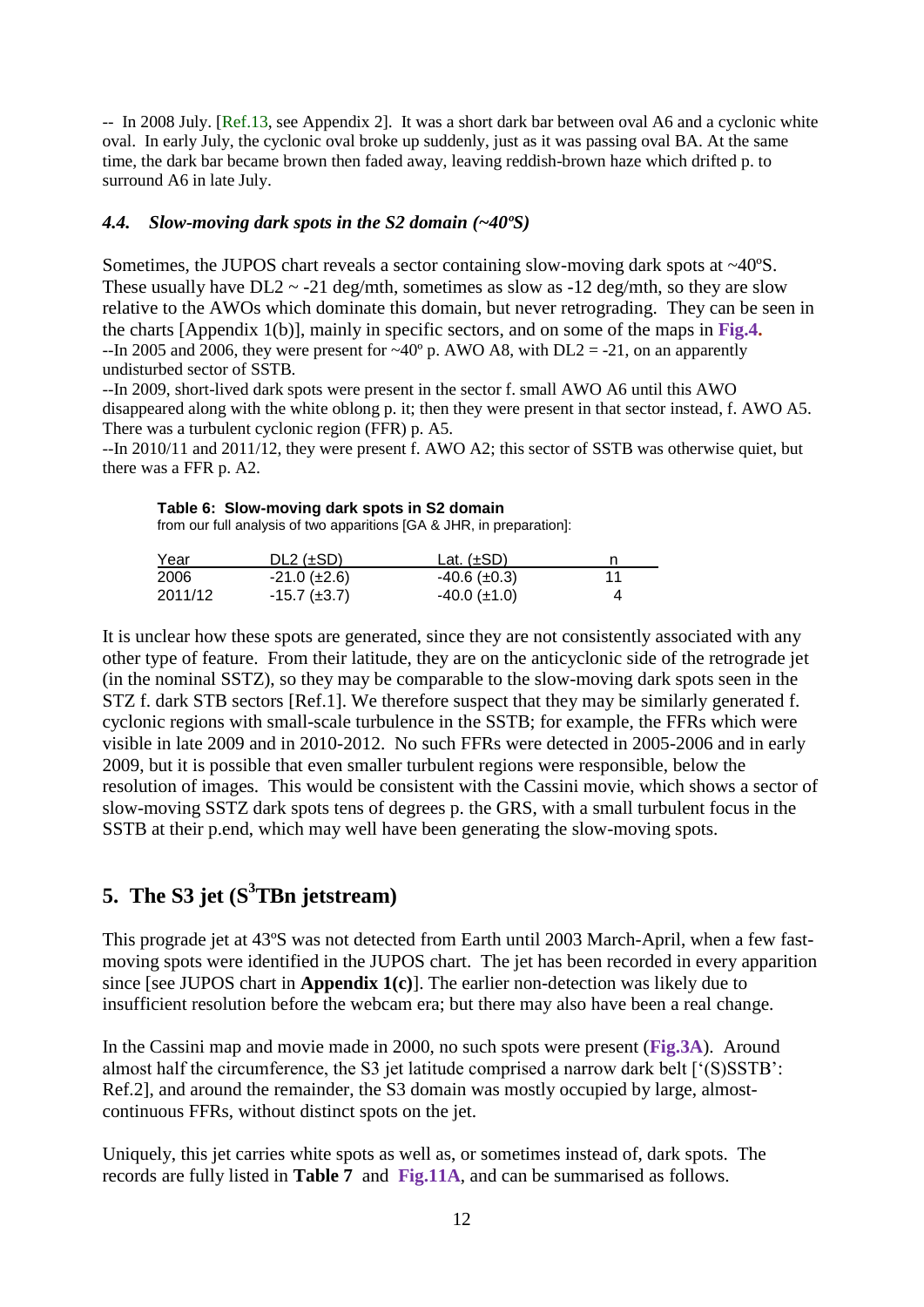Numerous jet spots were tracked in the 2004, 2005, and 2006 apparitions, with white and dark spots in largely separate sectors; but only small numbers, almost all white spots, were tracked in each year from 2007 to 2010. Then there were large numbers again in 2011/12, mainly white spots [**Fig.4 & Appendix 4(C)**]. Looking at the best maps from these years, it seems that these variations are probably real, as the white spots could be seen easily in some years, esp. 2011/12 **(Fig.4** – light blue arrows), and they seem to be genuinely rare in the hi-res maps from 2007 to 2010, as in the Cassini map. However, given the still-limited resolution, it is possible that spots were sometimes missed if they were inconspicuous against adjacent dark or bright or disturbed structures.

This jet is unique, not only in producing white spots, but also in that they are on the cyclonic side of the jet peak as defined by spacecraft. This is confirmed by ZDPs from JUPOS data (**Fig.11B**,**C**). The white spots are S of the jet peak, on a cyclonic gradient coincident with the ZWP, while the dark spots are at the peak or on the anticyclonic side. The dark spots could thus be anticyclonic vortices, consistent with the paradigm for other jets [see Background, above], although they could just be small spots which drift with the ZWP. However, the white spots must be different in nature.

How do these spots arise? The image quality was insufficient to resolve the source regions in 2004 and 2005, but better images in 2006 showed small-scale streaks and mottling in the active sector. In 2011, the white spots were emerging along the N edge of a narrow sinuous segment of dark S<sup>3</sup>TB [Appendix 4(C)]. These structures were suggestive of unresolved turbulence, and the Cassini images showed clearly that there can be turbulent sectors in this domain which appear bland in ground-based images. Perhaps it is extensive FFRs such as these which produce S3 jet spots in some years.

# **6. The S3 domain**

**Fig.12** shows polar projection maps of these regions, which show the higher latitudes with less distortion. We earlier posted a polar projection map from 2007 May, along with the Cassini map, in our final report for 2007 (Ref.4: Fig.3 therein). We also posted a set of maps from 2009 August showing the expansion of the 'Bird Strike' impact cloud [Ref.14].

### *6.1. 'S.S.S. Temperate Belt' latitudes (S 3 TB, 45-48 ºS): the S.S.S. Temperate Current (S<sup>3</sup> TC)*

Although few features have historically been tracked in this domain, those that have support the existence of a steady 'slow current', as in lower-latitude domains, named the  $S<sup>3</sup>TC$ , with mean DL2 = -8.3 (±5.7) deg/mth [Ref.2, pp.238-240; the values are reproduced in **Table 8**]. (The features tracked were all dark spots or streaks, except for a few white spots tracked by the New Mexico State University Observatory.) This is almost stationary in System III ( $DL3 = -0.3$ ) deg/mth), but this is likely to be merely a coincidence, since no other domain on the planet has exactly this slow current speed.

Do the recent hi-res data support the existence of the S<sup>3</sup>TC? The JUPOS charts (Appendix **1(d)**) show no long-lived features, but several dark spots or streaks can be tracked in each apparition. Most are short-lived though a few dark streaks last for several months. They are at latitude 47-48°S. They have DL2  $\sim$  -8 to -11 deg/mth, confirming the historical S<sup>3</sup>TC. Taking only dark streaks at >46.5ºS which lasted for more than a month, the mean DL2 is -9.9 deg/mth, lat.47.0ºS (**Table 8**). There are also rarer features at ~46ºS which drift much faster. However, if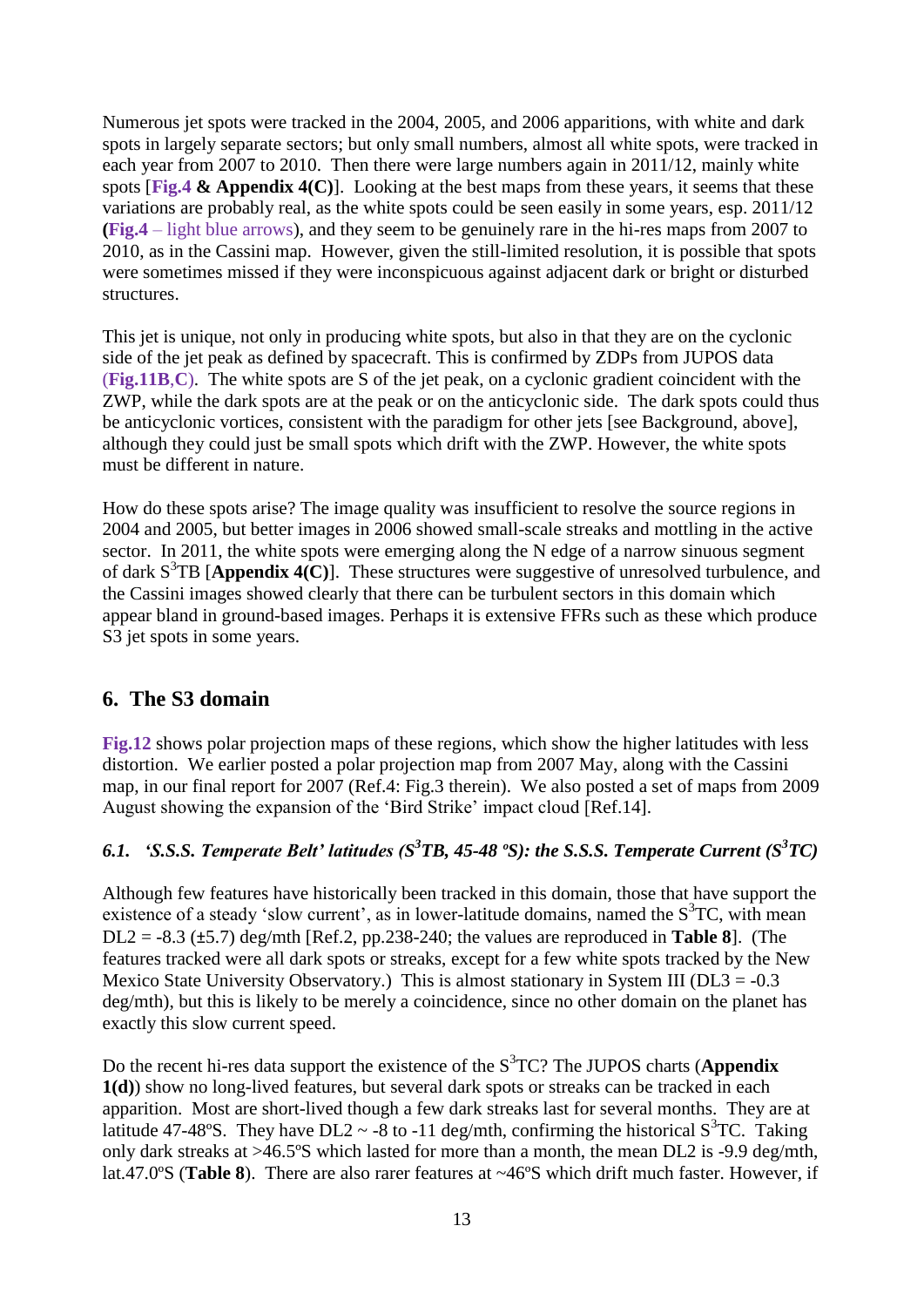shorter-lived streaks and smaller spots with well-defined tracks are also included, from 46 to 48ºS there is a continuous range of DL2, with a well-defined ZDP, slightly shallower than the Cassini ZWP **(Fig.13A)**.

As will be shown below, the  $S^{3}TC$  does not seem to apply to the AWOs in the ' $S^{3}TZ$ ' at ~50°S, which have a much greater range of speeds. However the  $S<sup>3</sup>TC$  did apply to a long-lived sector at 49ºS containing small retrograding dark spots (see below), and to the cores of the Comet SL9 impact sites in 1994 (see **Appendix 3**).

### *6.2. Slow-moving dark spots in the S3 domain (~49ºS)*

The JUPOS charts (**Appendix 1(e)**) also show many slow-moving (slightly retrograding) dark spots or streaks at ~49ºS, close to the retrograding jet. Remarkably, for 6 years most of these occurred in one persistent sector which moved with a different speed, matching the  $S^{3}TC$  or System III, at  $\overline{L_3} \sim 150-220$  (2005-07) --> 180-250 (2009-10). This sector survived despite the long-lived AWO crossing it twice. On the maps (**Fig.4**), this sector seems to be a string of narrow dark spots or streaks like the Sf. extensions of dark STB segments (see below), and like them it is sometimes visibly oblique, suggesting that these spots originate from a persistent disturbance at the Np. end of the sector. However, the nature of this disturbance is not obvious.

These spots are at ~49ºS, i.e. in the anticyclonic domain S of the retrograding jet at 48ºS according to Cassini data, but on the jet according to Voyager data (**Table 8**). Their ZDP is shown in **Fig.13B**; it shows an unusual degree of scatter. This may be due to the fact that almost half of the spots drifted southward during their lifetimes, typically by  $\sim$  1<sup>°</sup> latitude, in spite of maintaining a constant drift rate (the best-documented example is shown in **Fig.13C**). These spots may be drifting along the oblique line of the chain while maintaining a constant drift rate, suggesting that the ZWP varies from one end of the chain to the other. Alternatively, they may actually straddle the peak of the retrograding jet, which has almost identical drift rate and latitude in the Voyager and New Horizons data (see **Table 8,** & section below).

This sector strongly resembles the 'Sf. tail' of the dark STB segment f. oval BA [Ref.1], in the S1 domain. This tail consists of slow-moving dark spots in the anticyclonic STZ, which tend to drift southwards during their lives (although they do tend to change their speeds in accordance with the ZWP, except for those which cross the latitude of the retrograding STBs jet), and their ZDP has varied from year to year. By analogy with this sector in the S1 domain, we therefore suspect that the sector of dark spots in the S3 domain lay Sf. a long-lived turbulent cyclonic sector – possibly an extensive but low-contrast FFR, like those shown in the Cassini map, which are unresolvable in ground-based images. Continuous generation of these spots from a cyclonic FFR would explain how the sector was able to survive passages of the long-lived S3-AWO-1 through it. Consistent with this hypothesis, the HST map in 2008 May **(Fig.3B)** indeed showed a large FFR in the S3 domain p. the dark spots sector.

In contrast, a ZDP of the dark spots at this latitude in 2011/12 (when they were not restricted to a specific sector) showed a good anticyclonic gradient coinciding with the Cassini ZWP **(Fig.13A).** 

### *6.3. Retrograde jet (48-49ºS)*

The S3 domain has a retrograde jet at 48-49ºS. In all spacecraft ZWPs, like most other highlatitude retrograde jets, it has a broad peak with modest retrograding speed, ranging from  $DL2 \sim$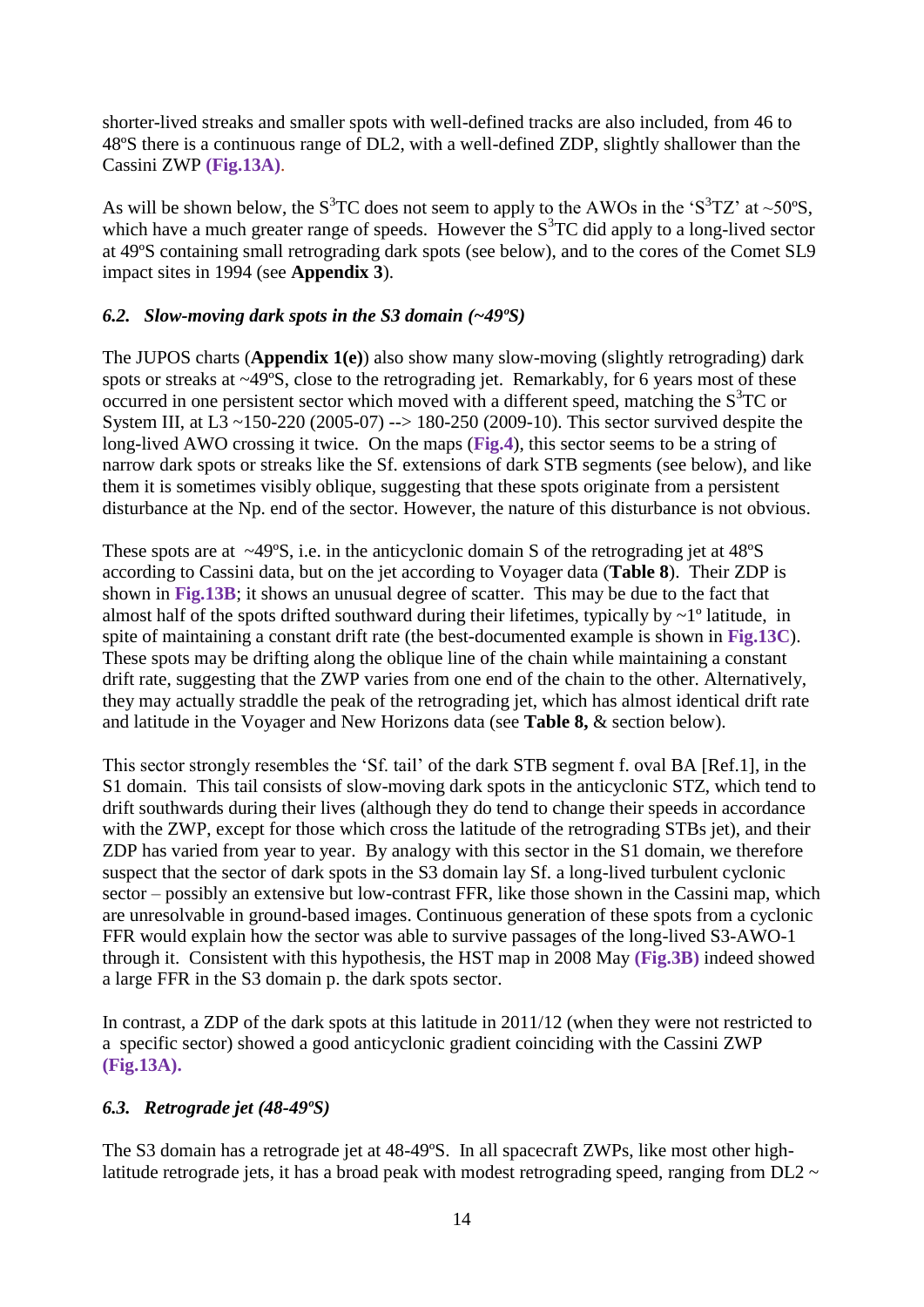+9 to +33 deg/mth (u3 ~ -6 to -14 m/s; **see Table 8**). The peak latitude has varied considerably between spacecraft data sets. It was highest in the data from Voyager, which appears to reflect a global systematic difference between data sets, but may also reflect real variations, as our data on dark spots at 49ºS (above, & see **Table 8**) match the Voyager jet peak in the 2005-2010 long-lived sector, but match the Cassini anticyclonic profile in the 2011/12 apparition.

Possible variation in this retrograde jet is also implied by ZWPs from amateur images (**Fig.2**). Although in the ZWPs in 2012 Sep. & Nov., this jet had a profile similar to the spacecraft mean and the New Horizons ZWP (u3  $\sim$  -10 m/s, DL2  $\sim$  +22 deg/mth), it was more sharply peaked in the ZWP of 2012 Dec. (u3  $\sim$  -20 m/s, DL2  $\sim$  +51 deg/mth); and even more so in 2010 Sep. (reaching u3  $\sim$  -38 m/s, DL2  $\sim$  +105 deg/mth). By comparison, other jets in these high latitudes showed much better agreement with spacecraft values. Again, this suggests that there may be real variations in the ZWP in this domain.

### *6.4. Long-lived AWO (~50ºS)*

At ~50ºS there are always one or two AWOs, which are always white. Of those present in 2012, one which we call oval 1 or S3-AWO-1 has been definitely tracked since 2006, and probably since 1998. The connections between solar conjunctions are less certain in those earlier years because the observations were sparser, and this oval shows frequent large variations in drift rate; but as it has always persisted through each apparition, and the implied mean drifts between apparitions are always within its typical drift range, it is very likely to be a single AWO that has persisted at least since 1998. In some apparitions there is a second AWO, which is shorterlived, although there may have been a single one persisting from 2004 to 2007. The tracking of these AWOs is shown in **Fig.14** and **Appendix 1(e)**, and the ZDP in **Fig.15**. Images showing oval 1 are in **Fig.7D and Appendix 4**.

The long-lived oval 1 shows the same dynamical properties as the oval at  $\sim 60^{\circ}$ S (below) and the ovals in the NNTZ [Ref.12]: its speed is highly variable, and often oscillates, and follows a gradient in general agreement with the zonal wind profile. The shorter-lived ovals show the same properties. More specifically:

--The speed of these ovals is highly variable, ranging from  $DL2 = +4$  to  $-54$  deg/mth for oval 1, and up to -56 for a short-lived oval in 2007 [see note below] **(Fig.15A)**. Although speeds occur throughout this range, they are bimodally distributed, clustering around +2 and -25. --Often the motion is oscillating, with speeds within the above range, and period in the range from 24 to 60 days. The mean period is 40.6 days for oval 1 (over 13 cycles), and 38 days for shorter-lived ovals (over 4 cycles) **(Fig.15B)**, but the most sustained periods were ~33 days (in 2002/03 and 2006, 4.5 continuous cycles each time).

--To study these oscillations further, we selected 9 track segments (from 8 apparitions) in which one or more cycles were observed with well-defined cycle lengths up to 43 days, and calculated the average for period (in days), amplitude (in degrees of longitude), latitude (from 50.1 to 50.8ºS), and speed (DL2), over each track segment. The results show significant correlations of period with amplitude (Fig.15C) ( $R^2 = 0.48$ ) and with mean latitude (data not shown;  $R^2 =$ 0.56). Thus longer cycles tend to have larger amplitudes, as might be expected, and lower mean latitude (though not lower mean speed; data not shown). The physical significance of these correlations remains uncertain.

--Occasionally oval 1 has longer runs, maintaining fairly constant speed for 60-70 days. These runs can also be at any speed, ranging from -53.6 deg/mth in 2007 to +0.4 deg/mth in 2011/12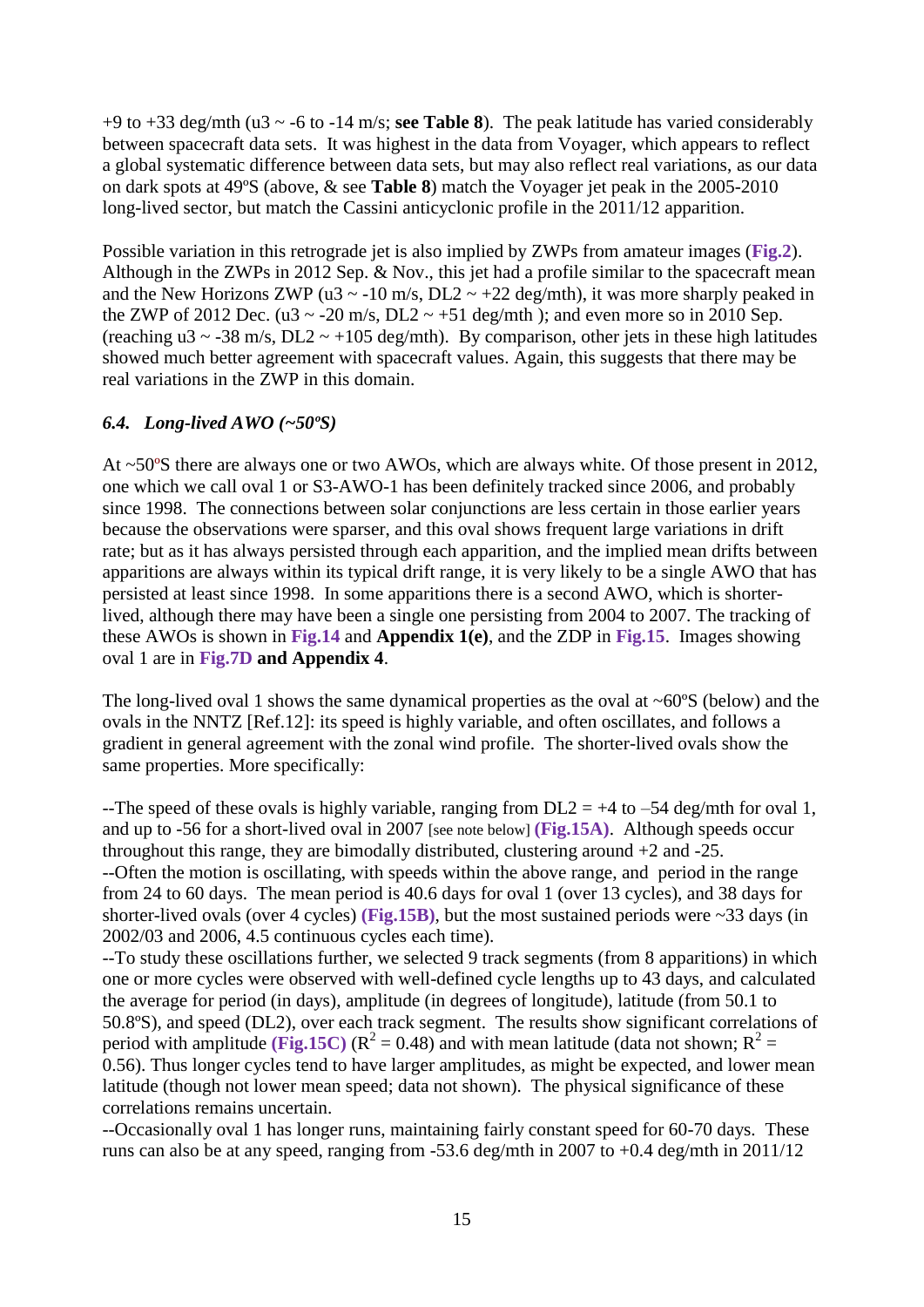[see note below]. No cause for these long runs can be discerned; they do not occur in any systematic relation to the sector of slow-moving dark spots.

--The ovals obey a strict latitude-vs-speed relation (ZDP) **(Fig.15A)**, which is the same for oval 1 and the shorter-lived ovals, and agrees with the anticyclonic ZWP, except that the ZDP throughout most of the speed range is slightly further south.

--Changes in drift and latitude occur simultaneously, within the minimum measuring interval which is several days. There is no perceptible lag between them.

--Notes on remarkable speed changes:

- *--In 2007,* oval 1 and another AWO ~100º p. it were both weakly oscillating in near-synchrony, and then both rapidly accelerated to exceptionally fast and sustained speeds of  $DL2 = -53.6$  (oval 1) and -56 (the other oval).
- $-i\hbar$  2011, oval 1 suddenly changed its drift rate from DL2  $\sim$  -33 (throughout Sep.) to +3 (throughout Oct.) within a few days; at the same time the latitude changed from 50.5 to 49.5ºS. This change has been studied in detail by Schmude [Ref.17], whose measurements are close to ours. The shift occurred just as oval 1 was about to collide with a retrograding dark spot at  $49.2^{\circ}$ S with DL2 = +7; they were just 8º apart when oval 1 changed course, then the dark spot disappeared (**Appendix 1(e)**). It seems surprising that such a small spot would so powerfully affect the long-lived AWO, but it is possible that this dark spot was just the leading element in a sector of retrograding features, perhaps with altered ZWP.

# **7. The S4 jet (53ºS)**

This prograde jet at 53ºS is well defined in spacecraft ZWPs, and coincides with a fixed albedo boundary which marks the edge of the dark South Polar Region [Ref.2]. However, no spots have ever been recorded moving with its full speed. The rapid speed of its northern flank is displayed by the S3 AWOs described above, with speeds ranging up to -56 deg/mth at 51ºS.

On its peak or southern flank, rapid speeds were revealed at 54ºS by the impact clouds of 1994 and 2009 [see **Appendix 5**]: southerly patches of the 1994 SL9 impact clouds, with DL2 up to -36 deg/mth, and a northerly patch from the 2009 impact cloud,  $DL2 = -48$ . However, these clouds were at high altitude, so they were probably affected either by the thermal decline of tropospheric wind speeds with increasing altitude, or by a specific stratospheric prograding current. These speeds were much less than the full speed of the S4 jet.

Notable waves were imaged on the albedo boundary at 53ºS after the 2009 impact [Ref.14 & **Appendix 5**], and the fact that they were prominent in UV images from HST (along the border of the south polar haze) [Ref.18] makes it more likely that they were indeed undulations of the S4 jet. We have not noticed such prominent waves on this boundary at other times (see **Fig.3**) although a group can be seen on the maps from 2008 May (**Fig.3B & 4**), and a systematic search remains to be done. Further inspection of the 2009 amateur images suggests that the waves were prograding with a modest speed, much less than the rapid speed of the jet, and they gradually subsided after 2009 Aug.21. Curiously, the set of images from 2009 Sep. **[Appendix 4]** shows similar waves, also modestly prograding, but they were in a different longitude range, too far away to have spread along the jet from the impact; they developed on Sep.1 in that location. It is therefore possible that these were occasional waves unrelated to the impact.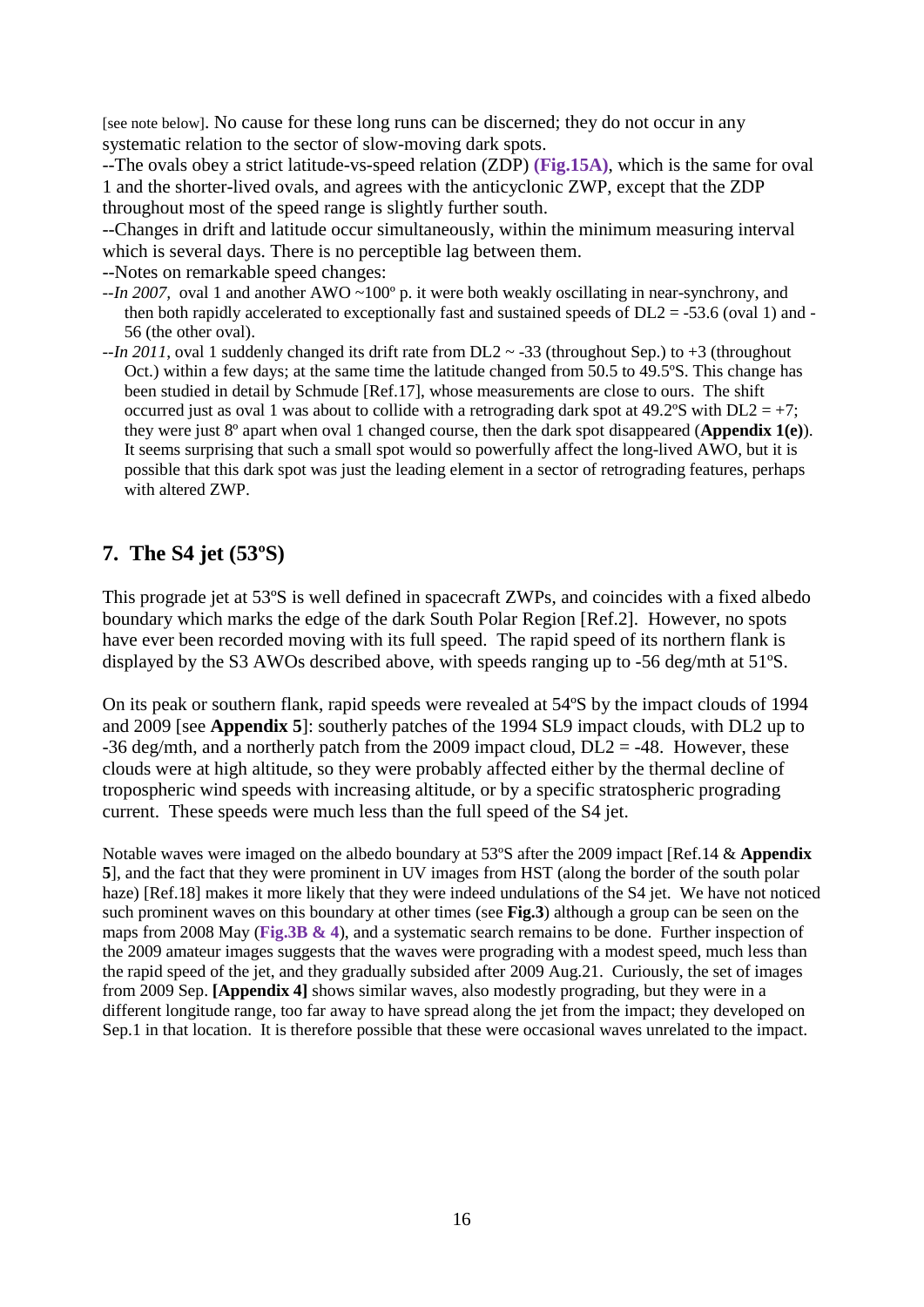### **8. The S4 domain**

### *Rare spots and streaks*

These latitudes from 53-61ºS are traditionally considered to be within the South Polar region, but can now be recognised as another domain (the S4 domain), bounded by prograding jets, as spacecraft have revealed the pattern of alternating jets continuing to even higher latitudes. Few features are observed here, and they are mostly small and short-lived with rather diverse drift rates, but there is at least one long-lived bright anticyclonic oval near 60ºS (see below).

Apart from this AWO, the JUPOS charts revealed only 35 probable tracks in this domain from 2002 to 2013, only 17 of which were secure enough for analysis. They fell into two groups **(Fig.18)**. Most were dark streaks between 54-55°S, with prograding drifts in the range  $DL2 = -12$  to -32. The others were at 57°S: three small dark spots  $DL2 = +5$  to  $+6$ , and one white spot accelerating from  $+18$  to  $+11$  in its 7week existence. These coincide with the velocity minimum in the Cassini ZWP. These small features are close to the spacecraft ZWP and do not reveal any distinct slow current for the S4 domain.

### *Long-lived AWO(s) (~60ºS)*

At least one bright oval is routinely tracked near 60ºS in every apparition. From its latitude, it must be anticyclonic. Up to 2008, a single bright oval was tracked, as described [Refs.4 & 12]. The description from Ref.12 is reproduced here:

### **A similar oval in the South Polar Region**

Since 1994 there has always been at least one bright oval at ~58-60ºS, and it is likely that this has been a single oval throughout. Tracking it is less secure than for the NNTZ ovals, because it is smaller, less readily detectable in methane images, and has even more extreme changes of drift rate. Therefore there are years when the continuity of the track is uncertain, but it is likely to be a single oval. Our long-term records of it extend back to 1996, and it may be identical to a similar spot recorded over one month in 1995 (BAA) and in 1994 (HST). Indeed, Morales-Juberias et al.[Ref.15] reported that they had tracked this oval from 1987 to 2000, so it is now 21 years old. It is in an anticyclonic domain, and may even be the same 'grand spiral' that was imaged by Voyager in 1979, which had the typical morphology of an AWO [Refs.22,23].

This oval shares all the key properties of NN-LRS-1:

--It is long-lived (probably at least 1987-2008).

--It is the largest oval in its domain. (3500 x 3200 km: Ref.15)

--It shows large and sudden changes in drift rate, ranging from  $DL2 = +5$  to  $-46$  deg/mth. --In some years its motion is oscillating. (Other ovals, when present in the same latitude, show similar drift behaviour and even more regular oscillations, with periods 42-66 d.)

--It drifts faster when at higher latitude (Refs.9&14). There is no perceptible lag between changes in drift and latitude. The graph suggests that it lies at lower latitude than smaller ovals in the same region.

--Sometimes it apparently merges with a smaller white oval either p. or f. it (arrowheads on chart), although given the small size of the spots we have never been able to resolve one of these mergers directly.

--It is usually yellow or slightly reddish (in contrast to similar white ovals at 50 ºS), though never strongly coloured.

-- It is methane-bright, as shown in HST images in 1994, and some hi-res amateur images from 2007 onwards, although much less conspicuous than NN-LRS-1 (not only because it is smaller,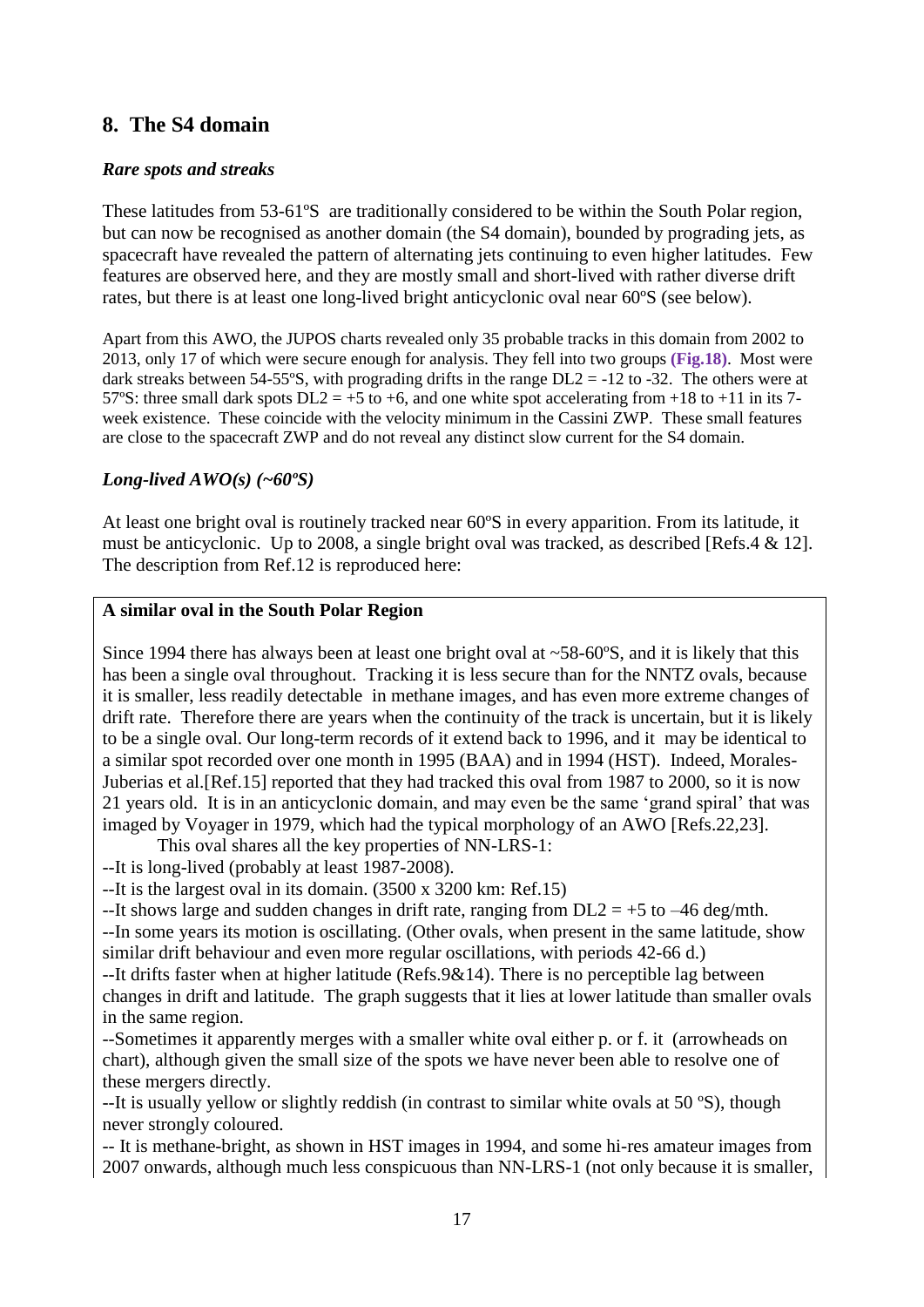but possibly also because its high latitude makes it more foreshortened and more susceptible to upper atmospheric absorption).

*References:*

- 9. Rogers J., Mettig H-J., Peach D. & Foulkes M., 'Jupiter in 1999/2000, Part I: Visible wavelengths'. JBAA 113 (no.1), 10-31 (2003).
- 14. Rogers J.H.& Mettig H-J. 'Jupiter in 2007: Final numerical report.' <http://www.britastro.org/jupiter/2007report20.htm> (2008).
- 15. Morales-Juberias R., Sanchez-Lavega A., Lecacheux J. & Colas F. 'A comparative study of jovian anticyclone properties from a six-year (1994-2000) survey'. Icarus 157, 76-90 (2002).
- 22. Rogers, J.H., The Giant Planet Jupiter (Cambridge Univ. Press, 1995): Chapter 5.
- 23. Legarreta J. & Sanchez-Lavega A. 'Jupiter's cyclones and anticyclones vorticity from Voyager and Galileo images.' Icarus 174, 178-191 (2005).

The JUPOS chart from Ref.12 is now brought up to date [**Appendix 1(g) & Fig.16**]. Since 2006, the long-lived bright oval here (here labelled A) has been joined by one or more others, and with their frequent wild variations in drift rate, and occasional mergers, it has not been possible to keep track of them reliably through solar conjunctions. From 2006-2008, both the long-lived oval (A) and a second one with regularly oscillating track (B) persisted, but in 2009 only one of them remained; they may have merged during solar conjunction. More ovals appeared (or, were identified in improved images), so in 2011/12 there were four of them. Nevertheless, in each apparition from 2009 to 2012/13 there has always been one oval larger than the others, and it is possible that this is still oval A [**Appendix 1(g) & Fig.16**]. The implied drifts during solar conjunctions are within the range of variation that oval A has shown previously. Usually this large oval has appeared slightly reddish **[Fig.3 & images in Appendix 4]**. Other ovals tracked in this latitude were smaller, although some of them were clearly shown on hi-res images as they were bright white.

Both the long-lived oval A, and shorter-lived ones, have very variable speeds, ranging from  $DL2 = +7$  to -47 deg/mth. The distribution of drift rates has a single peak at  $DL2 \sim 0$ , but also has a long 'tail' to high prograding speeds **(Fig.17B).** Sometimes the variations in speed are abrupt and irregular, but often they comprise oscillations, with several cycles observed per apparition. Oval B oscillated with period 33-54 days throughout 2006-2009, and since then most of the tracks have continued to show oscillations, with periods of ~36-80 days. Periods around 50 days appear to be most common.

All these speed changes are linked to changes of latitude: the ZDP follows an anticyclonic gradient which agrees well with the Cassini ZWP at the northern and southern limits, but has a significantly different profile in between (**Fig.17A**). This ZDP is very consistent between different years and different spots. In other domains, notably the N.N. Temperate domain, larger anticyclonic ovals follow ZDPs at slightly lower latitude than smaller ovals [Refs.1 & 12], and this tendency can also be seen in this domain for oval A (and the larger oval in recent years), but only in the mid-range of speeds ( $DL2 \sim -4$  to  $-20$  deg/mth). At faster and slower speeds, this large oval occupies the same latitude range as smaller ovals.

Some of the best recent images showing this and other long-lived ovals are shown in **Appendix 4**, as well as some methane-band images showing that it is still methane-bright.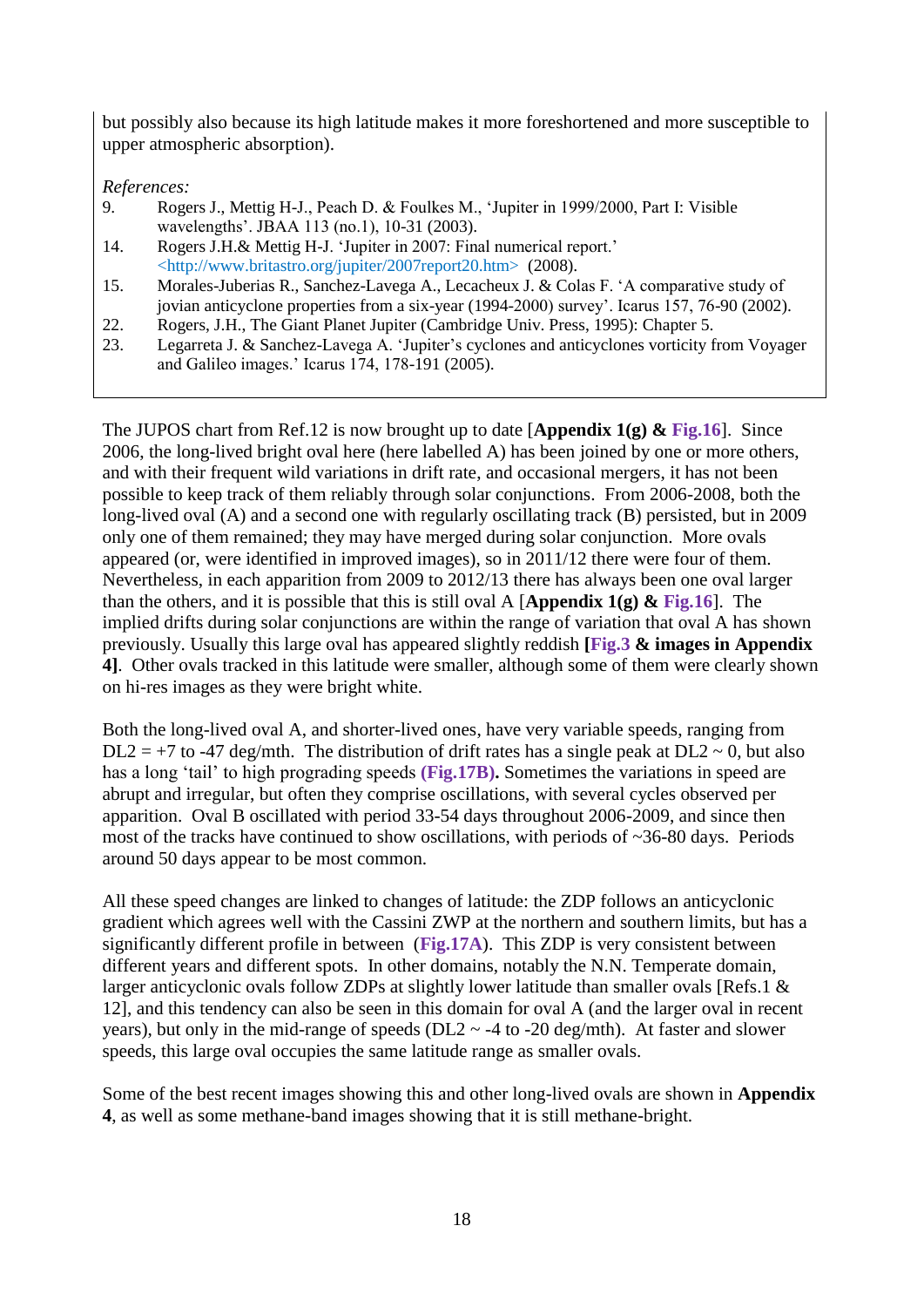### **9. The S5 jet (61ºS) and further south**

Within the dark and largely featureless South Polar region, HST and Cassini images have confirmed the existence of a prograde jet at 61ºS (S5 jet) (**Table 1**), close to a rather irregular albedo boundary at ~62-63ºS which is the edge of an even darker South Polar Belt. These spacecraft also discovered another prograde jet at ~67ºS (S6 jet).

Although no spot has been tracked with the peak speed of the S5 jet, we have tracked rapidlyprograding white spots less than 1º N of it (the S4-AWOs described above) and S of it (at 62ºS in 2010).

In 2010, we tracked a white spot which appeared to be emitted by a white oval at 60ºS on 2010 Aug.18, crossing the latitude of the S5 jet [**Fig.12B & Appendix 1(g)**]. From Aug.18 to Sep.18 it had mean latitude 62.1 ( $+/-$  0.7, s.d.) °S with DL2 = -28 deg/mth; then it shifted back closer to the jet peak and from Sep 21 to Oct 27 was at latitude 61.8  $(+/- 0.5)$  °S with DL2 = -64 deg/mth.

We have also tracked one other spot in the S5 domain, also rapidly prograding (shown in **Appendix 4,** images in 2007 May-June). As noted in [Ref.4]:

"In 2007, we tracked a spot further south than any previously: a distinct white spot at 65ºS (in the south edge of the S. Polar Belt), with remarkably fast speed:  $DL2 = -87 \text{ deg/mL}$ . This fits exactly onto the Cassini ZWP within an anticyclonic zone that could be named the 'S5TZ'." (This was evidently influenced by the S6 prograde jet at ~67ºS.).

### **10. Conclusions**

We have presented an overview of the S2, S3, and S4 domains in the high southern latitudes of Jupiter, from 36 to 61ºS. A compilation of ZDPs over the whole range is shown in **Fig.18,** with the Cassini ZWP for comparison. In the S3 and S4 domains, the ZDPs for major ovals and small dark spots do not deviate from the ZWP as much as they do in lower-latitude domains. The form of the deviation is the same for all three domains.

The most conspicuous and long-lived features of these three domains are **anticyclonic white ovals (AWOs)**. Three or four have been tracked for 27 years in the S2 domain (40.5°S); one probably for 15 years in the S3 domain  $(\sim 50^{\circ}S)$  and one probably for 26 years in the S4 domain (~60ºS). All of these may have existed for much longer, before modern imaging could detect them. In the S2 domain, from 1986 to 2012, there were always 6-9 long-lived AWOs, among which three disappeared (probably all by mergers) and five appeared; the nominal mean lifetime is ~50-60 years but this may be limited only by occasional, stochastic mergers. Small shorterlived AWOs are also seen, lasting only 1-2 years. One small S2 AWO shows oscillations of speed and latitude with period ~128 d, excited when it passes oval BA. Whereas the AWOs in the S2 domain mostly show little variation in speed, those in S3 and S4 show large variations in speed and simultaneously in latitude, which often comprise oscillations with periods mostly in the range  $\sim$ 33-50 d.

**Cyclonic features** are conspicuous only in the S2 domain, where short SSTB sectors sometimes turn into white oblongs, which can last up to 5.6 years. These are probably closed circulations, and always expand at rates which depend on their length. Other cyclonic features are folded filamentary regions (FFRs), and dark streaks or 'mini-barges', which sometimes turn red before they disappear.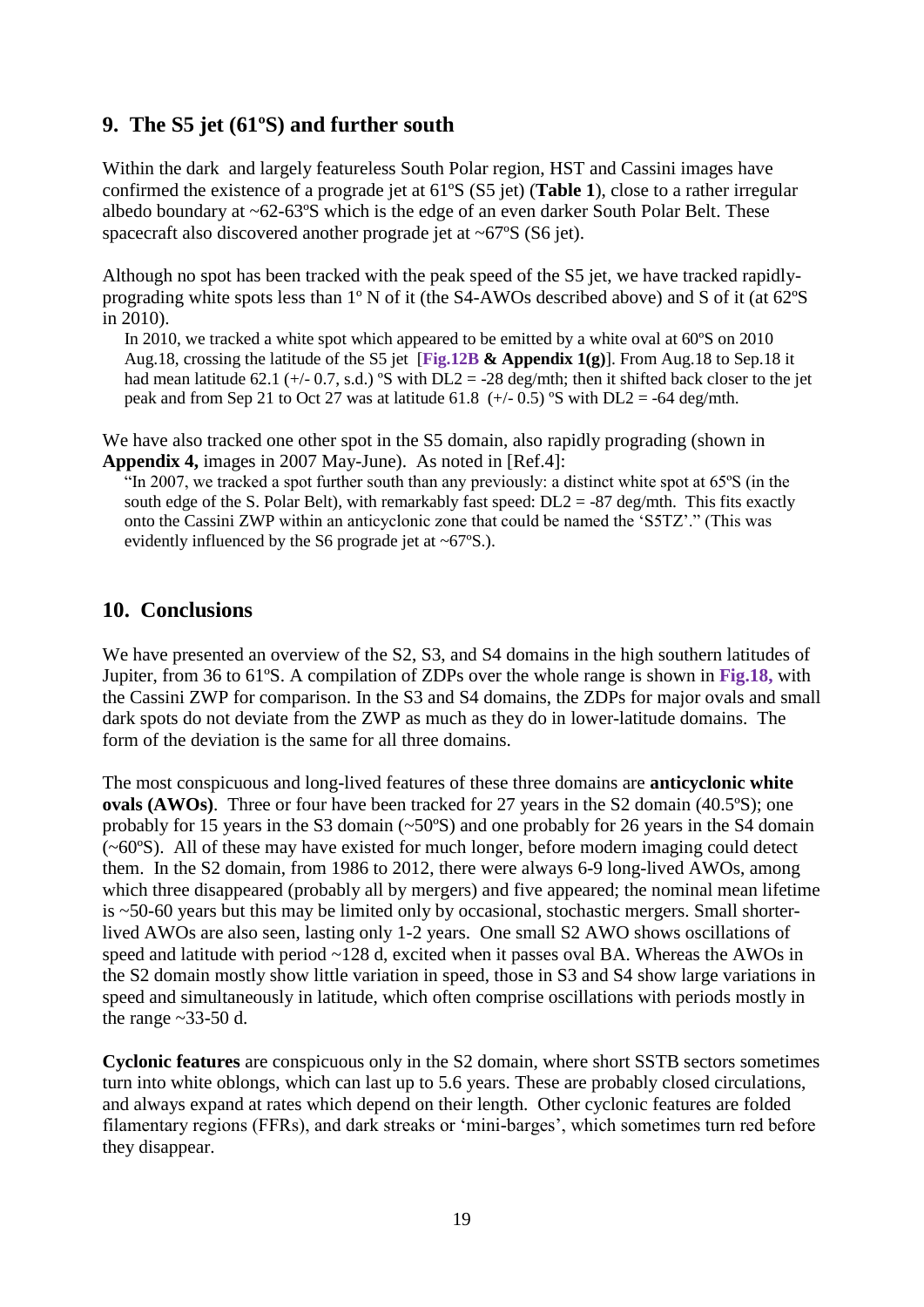**Chains of slow-moving dark spots** are sometimes seen in the S2 and S3 domains, as in the S1 (S.Temperate) domain; they may straddle the **retrograde jet**, or lie on its anticyclonic flank, depending on the local ZWP. Although these spots are often most noticeable f. AWOs, our results suggest that they are actually generated from persistent cyclonic turbulent sectors, which in S1 and S2 are trapped against AWOs: viz. a dark STB segment in S1, a large FFR in S2, and hypothetically a long-lived FFR in S3. The spotty sector in S3 lasted for 6 years and showed evidence for an alteration of the canonical ZWP.

**The prograde jets** differ in their characteristics. The S2 jet (36ºS) carries small dark spots in every apparition, although their number appears to vary. In recent years their maximum speed averages DL2 = -110 deg/mth at 36ºS, close to the average peak from spacecraft ZWPs. The spots show a great range of speeds, with a ZDP showing that they are on the anticyclonic side of the jet peak, consistent with the lower-latitude paradigm of dark jet spots as anticyclonic vortices rolling along the flank of the peak. The S3 jet (43ºS), not previously detected from Earth, is recorded in every apparition from 2003 onwards in our data. Dark jet spots, which are infrequent, have a peak speed of  $DL2 = -101$  deg/mth at 43.0°S, with others following an anticyclonic ZDP, as for the S2 jet. Uniquely, though, the S3 jet mainly carries white spots, with the same speed but at  $\sim$ 43.7°S, on the south side of the jet, with a cyclonic ZDP. They apparently arise from specific sectors in the S3 domain which may represent unresolved disturbances. The S4 jet (53ºS) does not carry detectable spots, but its presence is confirmed by rapid motions of the S3 AWOs on its N flank and rare impact-generated clouds on its S flank. The S5 jet (61ºS) is also not directly detected, but rapidly-prograding white spots have been recorded on its flanks.

Each domain does have its particular characteristics. The S2 domain is dominated by numerous AWOs, often forming regular chains separated by cyclonic regions which may be FFRs or white oblongs or dark mini-barges. The S3 domain has only one long-lived AWO, and spacecraft images reveal very extensive cyclonic FFRs which are unresolvable from Earth. The S4 domain is largely featureless but has one long-lived AWO. Thus, although these higherlatitude domains are more difficult to observe and contain smaller features, they show phenomena comparable to those of lower-latitude domains, and some remarkable features of their own.

\_\_\_\_\_\_\_\_\_\_\_\_\_\_\_\_\_\_\_\_\_\_\_\_\_\_\_\_\_\_\_\_\_\_\_\_\_\_\_\_\_\_\_\_\_\_\_\_\_\_\_\_\_\_\_\_\_\_\_\_\_\_\_\_\_\_\_\_\_\_\_\_\_\_\_\_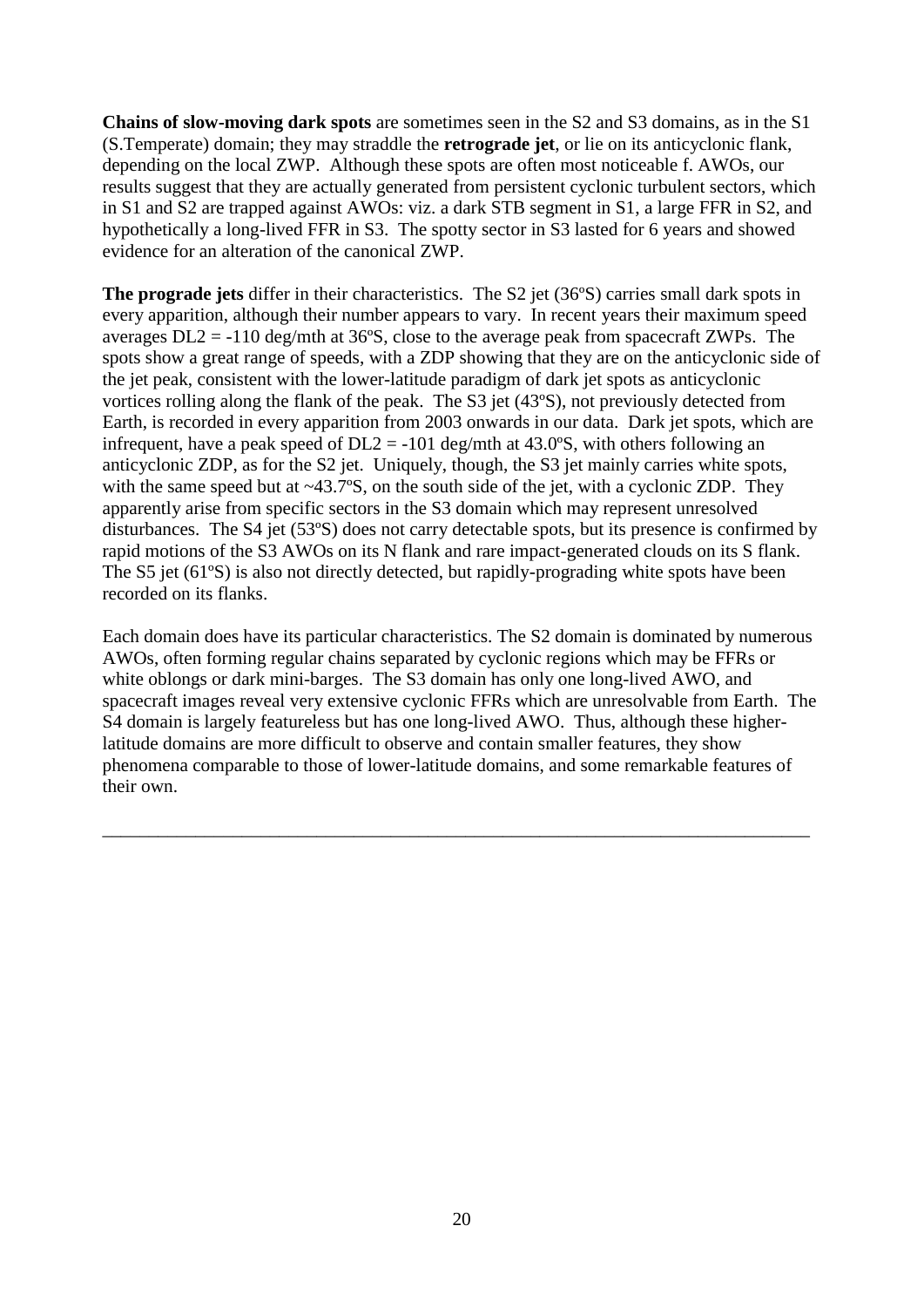### **References**

- 1. Rogers J, Adamoli G, Hahn G, Jacquesson M, Vedovato M & Mettig H-J (2013), 'Jupiter's South Temperate domain: Behaviour of long-lived features and jets, 2001-2012'. http://www.britastro.org/jupiter/stemp2013.htm
- 2. Rogers JH, *The Giant Planet Jupiter* (Cambridge Univ. Press, 1995).
- 3. Rogers JH, Mettig H-J, Foulkes M, Peach D, & Cidadão A (2008 April), JBAA 118 (no.2), 75-86 (Part I) and (no.4) pp.203-216. 'Jupiter in 2001/02.'
- 4. Rogers JH & Mettig H-J (2008), Reports: 2007 [no.20], 'Jupiter in 2007: Final Numerical Report.' http://www.britastro.org/jupiter/2007report20.htm
- 5. Rogers JH (2013), 'Reference list of Jupiter's Jets'. http://www.britastro.org/jupiter/reference/jup\_jets/ref\_jets.htm
- 6. Simon AA & Beebe RF (1996) 'Jovian tropospheric features wind field, morphology, and motion of long-lived systems.' Icarus 121, 319-330. [In SL9 special issue.]
- 7. Cassini maps of Jupiter: NASA/JPL Photojournal, http://photojournal.jpl.nasa.gov/ PIA07784 (south polar projection) PIA07782 (equirectangular projection) PIA02863 (equirectangular projection, time-lapse movie)
- 8. Rogers JH & Miyazaki I (1990) Icarus 87, 193-197. 'First Earth-based observations of a south temperate jet stream on Jupiter.' [SSTBn jet.]
- 9. Rogers JH (2006), Reports, 2005-06 [no.4] 'Long-lived circulations in the S.S. Temperate domain': http://www.britastro.org/jupiter/2006report04.htm [*see Appendix 2*]
- 10. Morales-Juberías R, Brindle ES, & Dowling TE (2010) Icarus 206, 747–754. 'Jupiter's South South Temperate Zone vortices: Observations and simulations.'
- 11. Rogers JH, Mettig H-J, Cidadão A, Sherrod PC, and Peach D (2006). 'Merging circulations on Jupiter: observed differences between cyclonic and anticyclonic mergers.' Icarus 185, 244-257.
- 12. Rogers JH, Adamoli G & Mettig H-J (2011 Feb.) JBAA 121 (no.1), 19-29. 'Jupiter's high-latitude storms: A Little Red Spot tracked through a jovian year.' [NNTZ ovals]
- 13. Rogers JH et al.(2008), Reports: 2008 [no.6] 'Jupiter in 2008: Full Interim Report. http://www.britastro.org/jupiter/2008report06.htm [*see Appendix 2*]
- 14. Rogers JH, Wesley A & Mettig H-J (2009 Dec.) JBAA 119 (6), 311-315. Section report: 'The 2009 impact on Jupiter'. *Available at:* http://www.britastro.org/jupiter/2009/JBAA\_119-6\_Impact-paper.pdf
- 15. Hahn G: http://www.grischa-hahn.homepage.t-online.de/index.htm --For Hahn's ZWPs from New Horizons in 2007, as well as amateur images in 2010, follow: WinJUPOS / Tutorials / Longitudinal drift determination from image pairs with WinJUPOS.
- 16. Asay-Davis, X.S., Marcus, P.S., Wong, M.H., de Pater, I. (2011) Icarus 211, 1215-1232. 'Changes in Jupiter's zonal velocity between 1979 and 2008.'
- 17. Schmude RW (2014 Feb.), JBAA 124 (no.1), 38-41. 'Changing characteristics of an anticyclone in Jupiter's S.S.S.Temperate Current'.

18. Sanchez-Lavega A et al.(2011) Icarus 214, 462-476. 'Long-term evolution of the aerosol debris cloud produced by the 2009 impact on Jupiter.'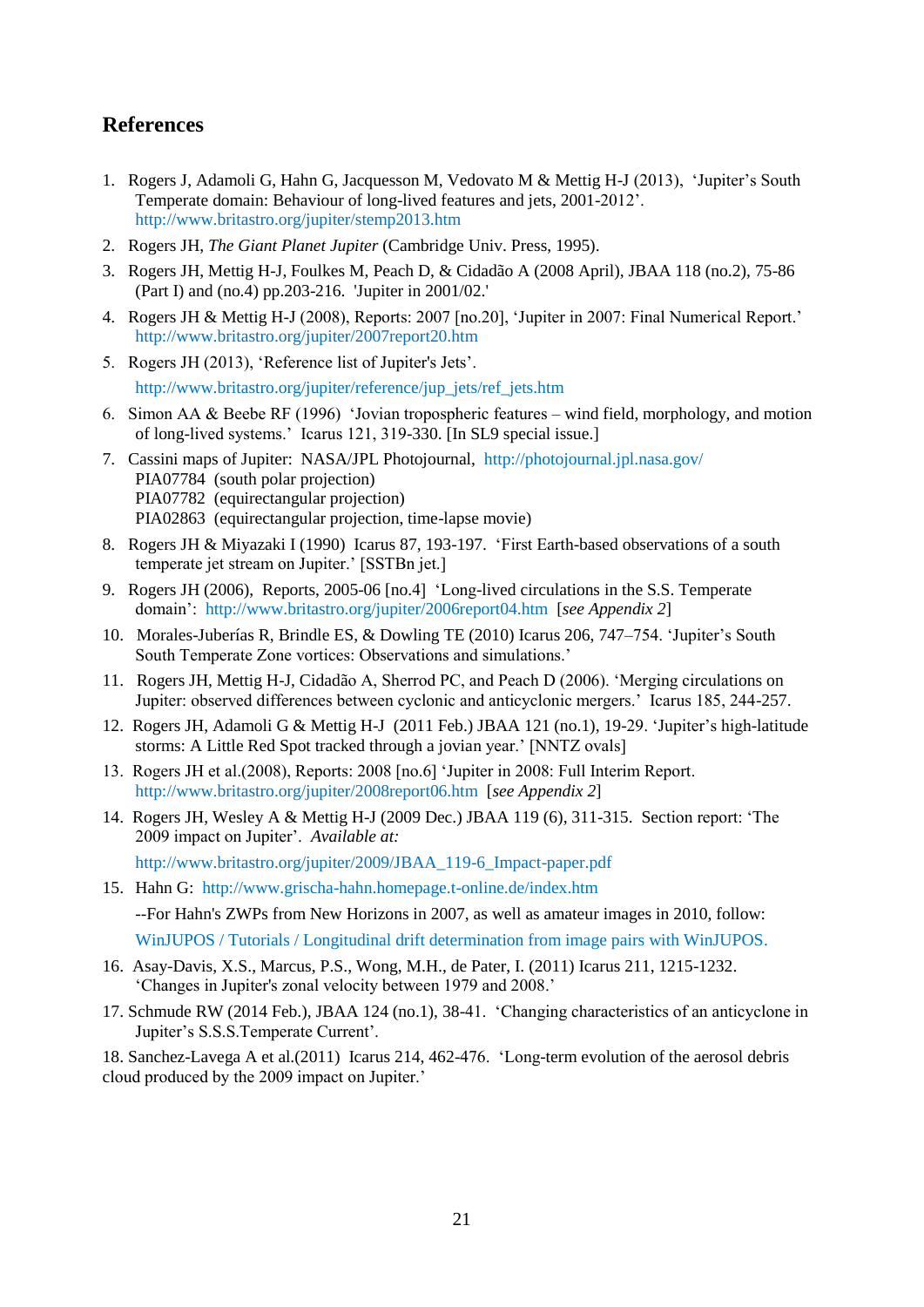# **FIGURE LEGENDS**

**Figure 1. Diagram of Jupiter's belts, zones, and jets,** with (at left) our proposed new nomenclature for the domains. (Temp., Temperate; Trop., Tropical; other abbreviations as previously).

#### **Figure 2. Zonal wind profiles from amateur images, by map correlation in WinJUPOS**  (analysis by Grischa Hahn: Ref.15).

(A) 2010 Sep.4; compared with ZWP from Cassini.

(B) 2012 Sep.-Dec; compared with ZWP from New Horizons.

(All credits and references are on the figure.)

**Figure 3. Hi-res maps from spacecraft showing the major features of the four domains.**  These maps use equirectangular projection which does not distort high-latitude features excessively.

**(A) Map from Cassini** (2000 Dec.11-12: credit NASA/JPL/University of Arizona). About 270º of longitude are shown; see **Fig.4** for a full-length version. Latitudes of the prograde jets are indicated. Typical major features are indicated in each domain. AWO, anticyclonic white oval; FFR, folded filamentary region (cyclonic). Oblique red arrows indicate S2 jet spots on SSTBn.

**(B) Map from HST** (2008 May 9-10; credit NASA/ESA/STScI/UC Berkeley, M.H. Wong & I. de Pater) [Ref.16]. About 270º of longitude are shown. See **Fig.4** for a full-length map from amateur images taken at the same time.

**Figure 4. Maps in each apparition.** One of the best available maps for each apparition is shown, from mid-SEB to the south pole, with the high-latitude features labelled. All maps use cylindrical projection and System II longitude (L2), and were made using WinJUPOS, except the Cassini map which uses equirectangular projection (reduced copy from Ref.7). These are the same maps used in our long-term S.Temperate report [Ref.1] All the long-lived AWOs are labelled on each map, those in the S4 and S3 domains by black arrows, and those in the S2 domain by cyan labels above the map. Oblique arrows on some maps indicate examples of jetstream spots: red for dark S2 jet spots, dark blue for dark S3 jet spots, light blue for white S3 jet spots.

#### **Figure 5. The S2 prograde jet.**

(A) Records of observed speeds, 1988-2012.

(B,C) ZDPs in 2005 and 2006 and 2011/12 (analysis by G.Adamoli, from draft JUPOS/BAA reports). A red cross marks the average peak of the jet from spacecraft.

**Figure 6. Longitude-vs-time charts for the S.S.Temperate (S2) domain, especially the long-lived AWOs.** Longitude is plotted as  $L2 - 0.9$  or 0.95 deg/day. These are compact charts; see **Appendix 1(b)** for full-size JUPOS charts from 2001 onwards. In all charts, ticks on the vertical axis denote the start of each calendar year.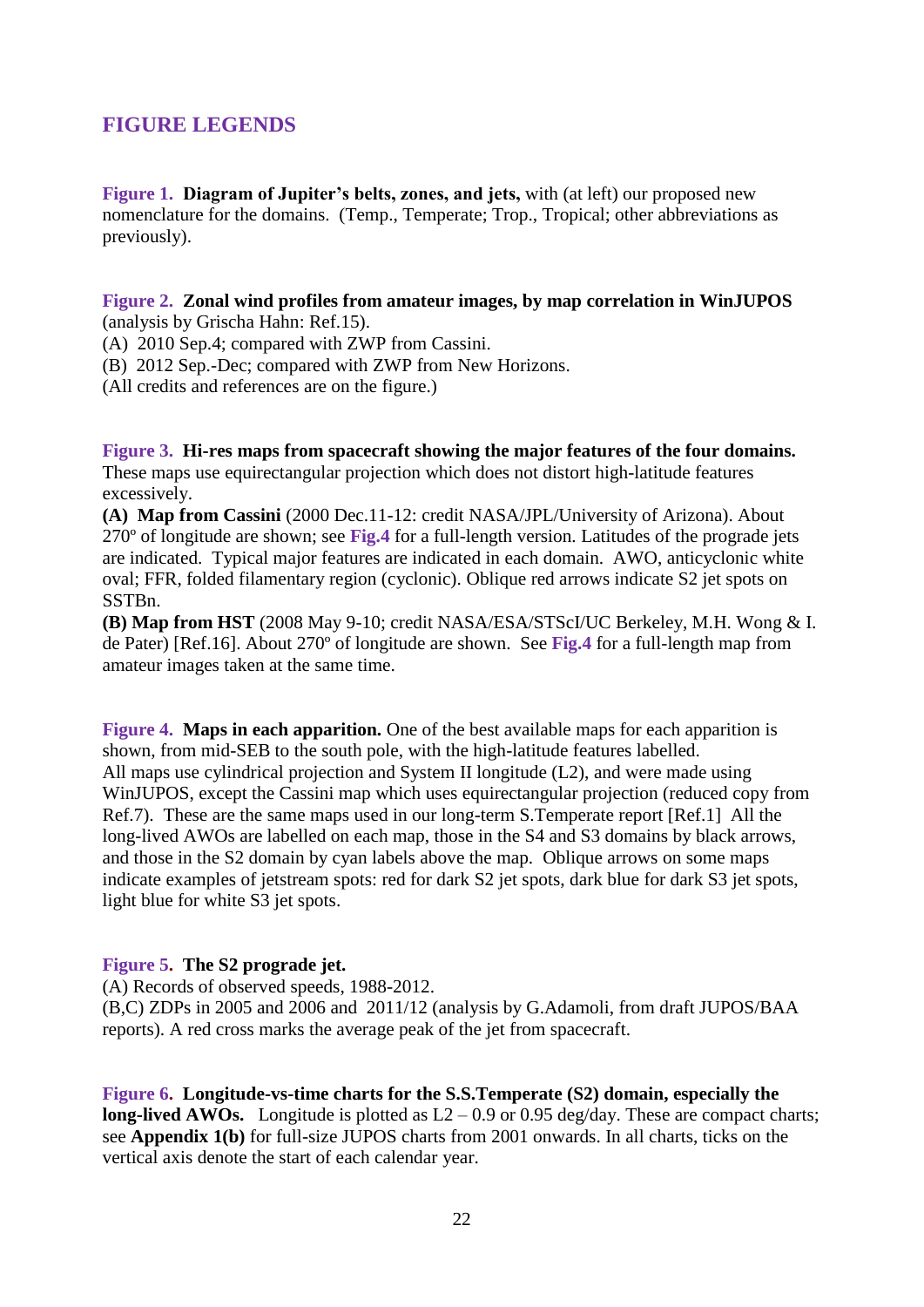**(A)** Diagram indicating the tracking of the AWOs from 1989-2001. Coloured points are the L2 of each oval at opposition, from published BAA reports; during the 13.3-month mean interval between oppositions, ovals with mean speed  $DL2 = -27.05$  deg/month travel exactly 360 $^{\circ}$ . Our actual tracks are not shown on this diagram, but small grey points are photographic measurements from Morales-Juberias et al. [Ref.10], adjusted to a scale with  $DL2 \sim -27$  deg/mth, matching the BAA data. Our ovals A1 to A7 are identical to their ovals A,B,C,Z,D,E,F. At top, the year in which the BAA first recorded each oval is noted. From 1986-1988, it is unclear whether A1 and A2 existed throughout, or whether there were shorter-lived ovals which were later replaced. An earlier oval A8 probably merged with A7 in 1992 March ('M'). Dashed lines indicate intervals where the tracking of the newest and smallest oval, A4, was uncertain. Otherwise, no ovals appeared or disappeared in this time period.

**(B)** JUPOS chart, 1998-2003. (Chart plotted by H-J. Mettig.) 'M' indicates the merger of two ovals at the f. end of the chain in early 2002, and a probable second merger during solar conjunction. Because the chart also includes cyclonic latitudes, cyclonic oval tracks are also present and the more persistent ones have been recoloured purple or cyan for clarity. **(C)** JUPOS chart, 2003-2013. (Chart plotted by G. Hahn.) AWO A0 is coloured orange-brown so that its oscillations after passing oval BA can be easily seen; track of oval BA, green; track of GRS, dark brown. Again, some cyclonic oval tracks are also present and the more persistent ones have been recoloured cyan.

**Figure 7. Sets of images in 2003-2006 showing features in the S.S. Temperate domain.** (A) 2003 Dec.—2004 April. A dark brown streak or barge turns red as it fades, and then becomes a white lozenge.

(B) 2003 Dec.—2004 June. The main array of AWOs (A1-A5), with cyclonic regions between them. A cyclonic white oval between A2-A3 in Dec. breaks up into a FFR in Jan. Then a new cyclonic white oval forms between A4-A5 in Feb. (See Ref.1 for further images.) (C) 2006 March-April. The same sectors, with a long array of AWOs interspersed with cyclonic white ovals and FFRs. [This was posted in Ref.9.]

(D) 2006 Jan.-March. Further f., including first images of new tiny oval A6, plus a new cyclonic white oval, both just passing oval BA. There is also a new, transient, rimless AWO just f. the cyclonic oval. The long-lived S3-AWO is due S of oval BA. This was at the start of the apparition when oval BA was red for the first time.

**Figure 8. Set of images in 2010 Dec. showing merger** of a minor AWO (A6b) with a longlived one (A7), shortly after they passed oval BA.

### **Figure 9. Oscillations of a S2-AWO (A0) induced by passages past oval BA.**

(Analysis by Grischa Hahn.)

(A) Table showing best-fit parameters obtained independently for longitude and latitude in each apparition, using the PERIOD program by G. Hahn. Oscillations were significant in each year except 2006.

(B) ZDP for this AWO, compared with the ZWP from New Horizons.

(C) Charts of latitude vs longitude for each apparition. Longitude is relative to the mean drift rate calculated separately for each apparition. Latitude is a rolling average and is plotted on a tenfold larger scale. In 2007, the light blue oval is the best fit from PERIOD; the phase difference (longitude vs latitude) was 38 days or approx. ¼ cycle, as the latitude correlates with the speed.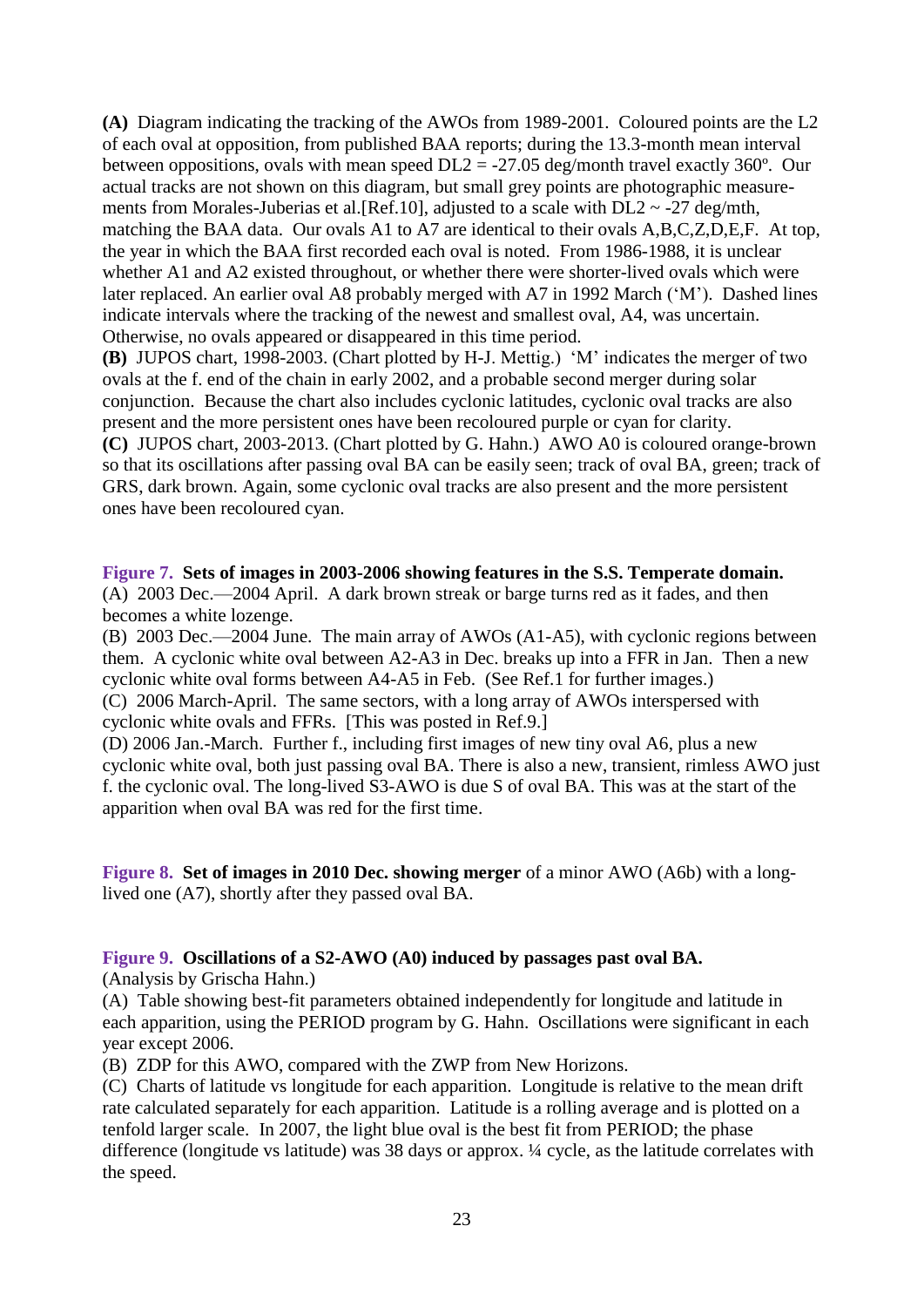### **Figure 10: Longitudinal expansion of white oblongs in the SSTB.**

(A) Expansion rates were measured for the 8 oblongs listed in the text. Expansion was barely perceptible when the oblong was an oval <10º long, but proceeded 0.3 to 1.4 deg/mth once the oval was longer than this threshold. In three cases when the oblong grew to 20-26º long, the expansion suddenly accelerated even more. *Right*: Examples of charts. Time is plotted downwards in units of 30 days. Length is plotted as 5-point means (blue diamonds), with individual points also plotted (mauve dots) for the A1-A2 panel.

- (B) Oblong between A7-A8, plotted from 2009 April 27 to 2011 March 18.
- (C) Oblong between A1-A2, plotted from 2006 May 13 to 2008 July 31.
- (D) Oblong between A4-A5, plotted from 2003 Oct.26 to 2008 Nov.28.

#### **Figure 11. The S3 prograde jet.**

(A) Records of observed speeds, 2003-2012. (B,C) ZDPs in 2005 and 2011/12 [analysis of JUPOS data by G. Adamoli].

#### **Figure 12. Polar projection maps**

(A) 2009 Sep.(including the dark debris cloud of the 'Bird Strike' impact);

(B) 2010 Sep; (C) 2012 Nov; (D) 2012 Dec. (Credits are on the maps.)

All longitudes are in System II. Latitude scale and positions of prograde jets are marked on (B). Blue arrow, long-lived S3-AWO at ~50ºS; red arrow, long-lived S4-AWO at ~60ºS; mauve arrow, secondary AWO at ~60ºS.

For earlier maps, by Cassini in 2000 and by D. Peach in 2007, see our 2007 report [Ref.4]. Partial maps plotting the expansion of the dark impact cloud in 2009 July-August were published in our report [Ref.14].

**Figure 13. ZDPs for the S3 domain.** [Analysis of JUPOS data by G. Adamoli]. **(A)** ZDP for spots in the S3 domain. Below 48ºS, all reliable tracks from 1999-2013 are shown. Above 48ºS, only data from 2011/12 are shown, for clarity; see subsequent figures for other years. Grey line, ZDP fitted by eye to these data; blue line, ZWP from Cassini. [From JUPOS/BAA report, in preparation]

**(B)** ZDP for the dark spots at ~49ºS, in the stationary spotty sector, 2005-2010.

**(C)** Example of one of these dark spots which drifted south without change of speed (the best documented case, in 2007).

**Figure 14. JUPOS charts for the white oval(s) around ~50°S (S3 domain).** Charts of longitude (L2) vs. time. As in all JUPOS charts, times runs downwards and the start of each year is marked. Identified ovals are highlighted (blue for S3-AWO-1, purple for shorter-lived ones); small dots represent transient spots. [Chart by G. Adamoli]

**Figure 15. The white ovals at ~50°S.** (A) ZDP for the AWOs. (B) Oscillations: Histogram of cycle lengths (for individual cycles). (C) Oscillations: Mean amplitude vs mean period, for 9 track segments spanning 1-5 cycles each. [Analysis of JUPOS data by G. Adamoli]